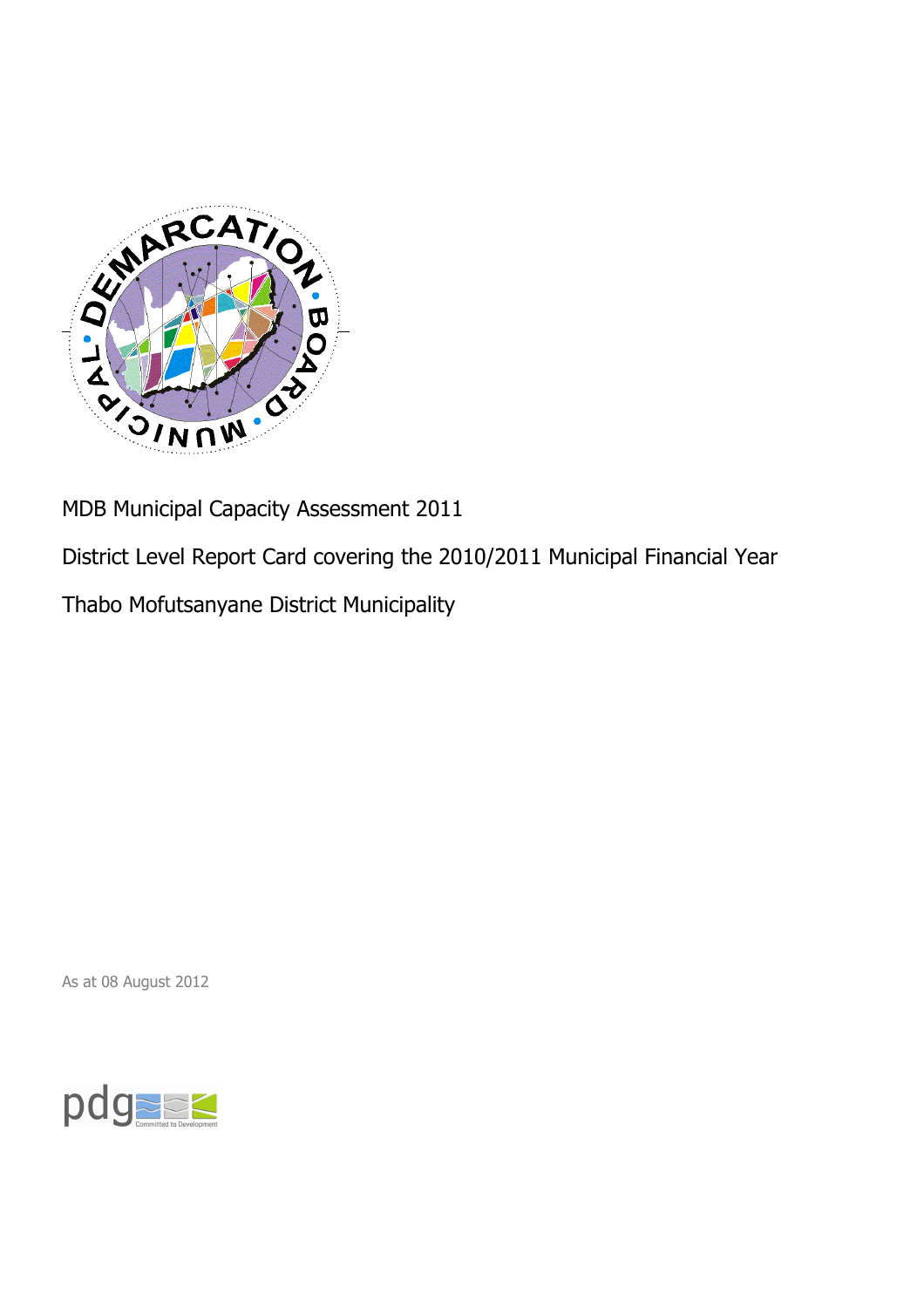## Section 1: General Information

## **Introduction**

The MDB's Municipal Capacity Assessments 2011 aims to collect and analyse capacity information from all municipalities in the country. A key output of the assessments is the development and distribution of a District Level Report Card to each district and its local municipalities. This document represents Thabo Mofutsanyane District Municipality's Report Card and provides useful analytical insight into capacity amongst all the municipalities that make up this district.

For the purposes of Capacity Assessments, municipalities are divided into the following 7 categories which are essentially sub-categories of the A, B and C categories identified in the constitution:

- A: Metros
- B1: Secondary cities: the local municipalities with the largest budgets
- B2: Local municipalities with a large town as core
- B3: Local municipalities with small towns, with relatively small population and significant proportion of urban population but with no large town as core
- B4: Local municipalities which are mainly rural with communal tenure and with, at most, one or two small towns in their area
- C1: District municipalities which are not water services authorities
- C2: District municipalities which are water services authorities

It should be noted that the categorisations have been widely used by DCoG and National Treasury for analytical purposes. These categorisations primarily serve to illustrate the structure of local government and assess the impact of policy decisions.

Using this methodology, the municipalities in this district are categorised as per the table below.

#### Municipalities in this District

| <b>Municipality Name</b>                 | Municipal Manager               | MDB Code     | Category       |
|------------------------------------------|---------------------------------|--------------|----------------|
| Thabo Mofutsanyane District Municipality | Matiro Rebecca Ellen Mogopodi   | <b>DC19</b>  | C1             |
| Setsoto Local Municipality               | Bafana Mthembu                  | <b>FS191</b> | B <sub>3</sub> |
| Dihlabeng Local Municipality             | Thabiso Tsoaeli                 | <b>FS192</b> | B <sub>2</sub> |
| Nketoana Local Municipality              |                                 | <b>FS193</b> | B <sub>3</sub> |
| Maluti a Phofung Local Municipality      | Ratoolo Kau                     | <b>FS194</b> | B <sub>3</sub> |
| Phumelela Local Municipality             | T.M. Moremi                     | <b>FS195</b> | B <sub>3</sub> |
| Mantsopa Local Municipality              | Constance Lineo Masefora Rampai | <b>FS196</b> | B <sub>3</sub> |

#### Reporting period and data sources

This Report Card covers the 2010/2011 Municipal Financial Year and largely relies on data from the following sources:

| Source                                                        | Year    | Custodian                   | Specific data used in this assessment                                     |
|---------------------------------------------------------------|---------|-----------------------------|---------------------------------------------------------------------------|
| Completed MDB Municipal Capacity Assessment<br>Questionnaires | 2010/11 | Municipalities directly     | All                                                                       |
| Local Government Budget and Expenditure<br>Database           | 2010/11 | <b>National Treasury</b>    | Operating budget and expenditure<br>data (pre-audited as at 30 June 2012) |
| Blue Drop and Green Reports for Water Services<br>Authorities | 2010/11 | Department of Water Affairs | Blue Drop and Green Scores                                                |
| <b>Community Survey</b>                                       | 2007    | Statistics South Africa     | Household and population figures<br>(contextual data)                     |

Much of the data reflected in this report is drawn from the municipality's own completed Capacity Assessments questionnaire. Should any data reported here appear to be incorrect please inform us by sending an email to [capacity@pdg.co.za](mailto:capacity@pdg.co.za). In your email specify the municipality's details, relevant question numbers in the questionnaire and the corrections to be made.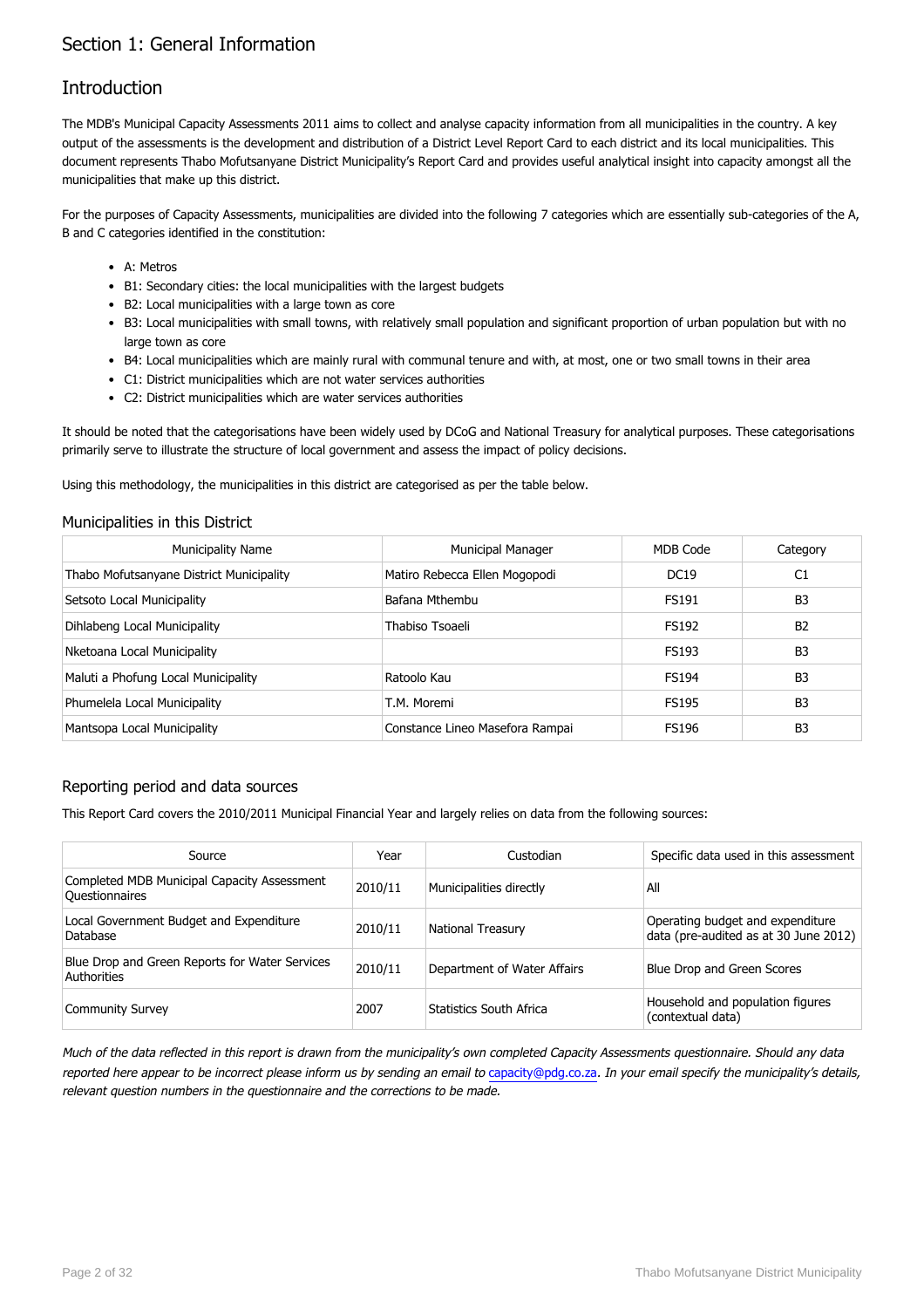## Section 2: Contextual Information

| <b>Municipality Name</b>                 | <b>Total Operating Expenditure</b> |               |
|------------------------------------------|------------------------------------|---------------|
|                                          | R                                  | $\frac{0}{0}$ |
| Setsoto Local Municipality               | R 277 284 000                      | 22.8%         |
| Dihlabeng Local Municipality             | No data                            | No data       |
| Nketoana Local Municipality              | No data                            | No data       |
| Maluti a Phofung Local Municipality      | R 716 770 000                      | 58.9%         |
| Phumelela Local Municipality             | No data                            | No data       |
| Mantsopa Local Municipality              | R 173 433 000                      | 14.2%         |
| Thabo Mofutsanyane District Municipality | R 50 304 000                       | 4.1%          |
| TOTAL:                                   | R 1 217 791 000                    | 100.0%        |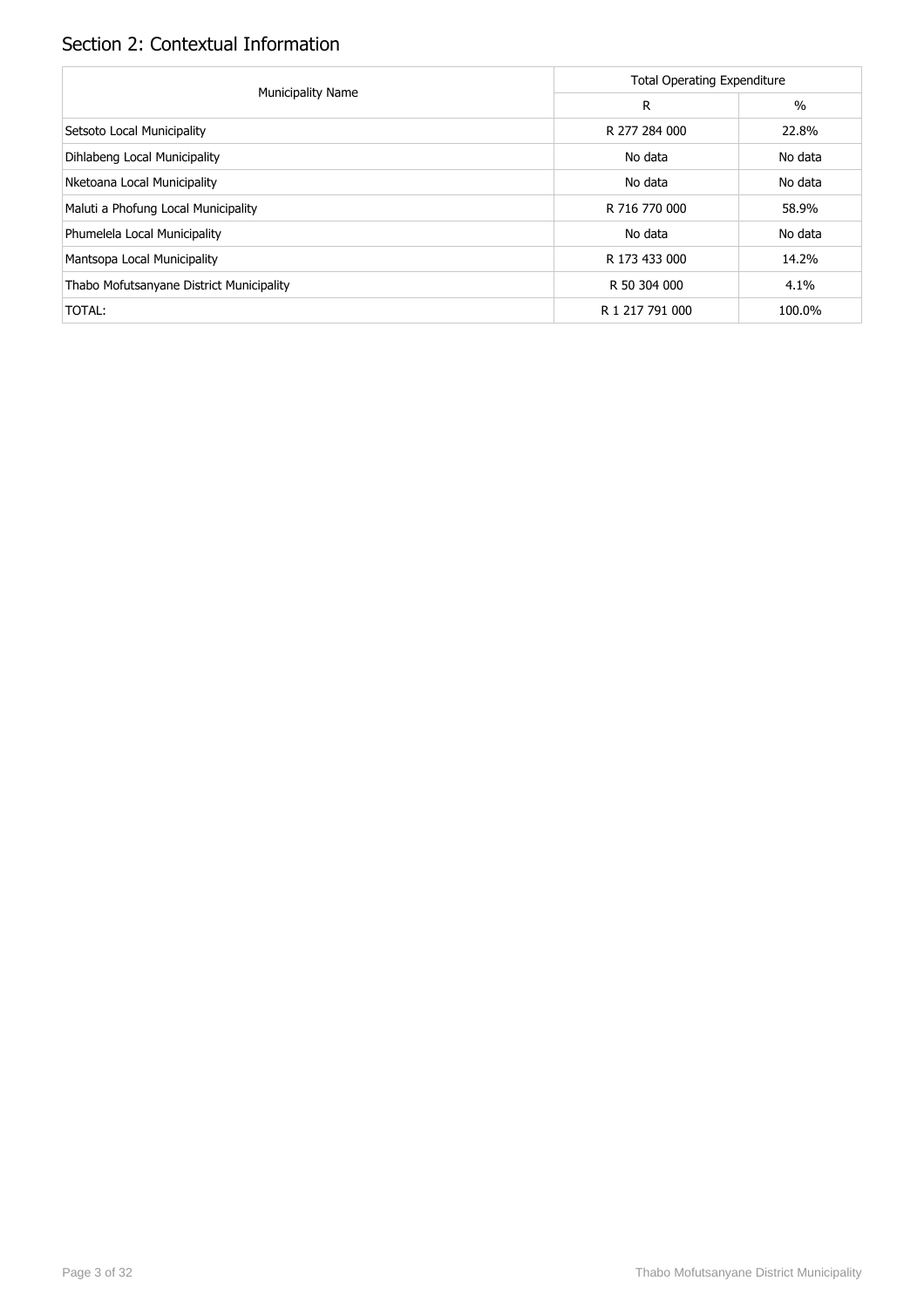## Section 3: Municipal Staffing

#### Section 3.1: Staff Employment

|                         |                 | Thabo<br>Mofutsanyane |     | Setsoto       |                | Dihlabeng |            | Nketoana   |       | Maluti a<br>Phofung |                   | Phumelela  |              | Mantsopa      |
|-------------------------|-----------------|-----------------------|-----|---------------|----------------|-----------|------------|------------|-------|---------------------|-------------------|------------|--------------|---------------|
|                         | #               | $\%$                  | #   | $\frac{0}{0}$ | #              | $\%$      | #          | $\%$       | #     | $\frac{0}{0}$       | #                 | $\%$       | #            | $\frac{0}{0}$ |
| Posts vacant - Unfunded | 52              | 38.8%                 | 39  | 5.4%          | $\overline{0}$ | $0.0\%$   | No<br>data | No<br>data | 213   | 12.9%               | <b>No</b><br>data | No<br>data | $\mathbf{0}$ | $0.0\%$       |
| Posts vacant - Funded   | 16 <sup>1</sup> | 11.9%                 | 78  | 10.9%         | 198            | 21.9%     | No<br>data | No<br>data | 304   | 18.4%               | No<br>data        | No<br>data |              | 40 11.8%      |
| Posts filled            | 66              | 49.3%                 | 599 | 83.7%         | 707            | 78.1%     | No<br>data | No<br>data | 1138  | 68.8%               | No<br>data        | No<br>data | 298          | 88.2%         |
| <b>TOTAL</b>            | 134             | 100%                  | 716 | 100%          | 905            | 100%      | No<br>data | No<br>data | . 655 | 100%                | No<br>data        | No<br>data | 338          | 100%          |



|                                                                     | Mofutsanyane<br>Thabo | Setsoto | Dihlabeng | Nketoana | Phofung<br>Б<br>Maluti | Phumelela | Mantsopa |
|---------------------------------------------------------------------|-----------------------|---------|-----------|----------|------------------------|-----------|----------|
| Total number of staff employed                                      | 76                    | 610     | 905       | No data  | 1 0 0 8                | No data   | 298      |
| Ratio of staff employed relative to total number of<br>posts filled | 86.8%                 | 112.5%  | 100%      | No data  | 82.6%                  | No data   | 100%     |
| Ratio of staff employed to approved municipal<br>positions          | 56.7%                 | 76.0%   | 82.0%     | No data  | 74.7%                  | No data   | 88.2%    |

|                                                              | Mofutsanyane<br>Thabo | Setsoto | Dihlabeng | Nketoana | Phofung<br>Maluti a | Phumelela | Mantsopa |
|--------------------------------------------------------------|-----------------------|---------|-----------|----------|---------------------|-----------|----------|
| Total number of posts in organogram                          | 134                   | 803     | 1 1 0 3   | No data  | 1 3 5 0             | No data   | 338      |
| Funded vacancies as percent of all posts in<br>organogram    | 11.9%                 | 9.7%    | 18.0%     | No data  | 22.5%               | No data   | 11.8%    |
| Funded vacancies as percent of filled posts in<br>organogram | 24.2%                 | 11.4%   | 21.9%     | No data  | 36.5%               | No data   | 13.4%    |

#### Section 3.2: Staff Exits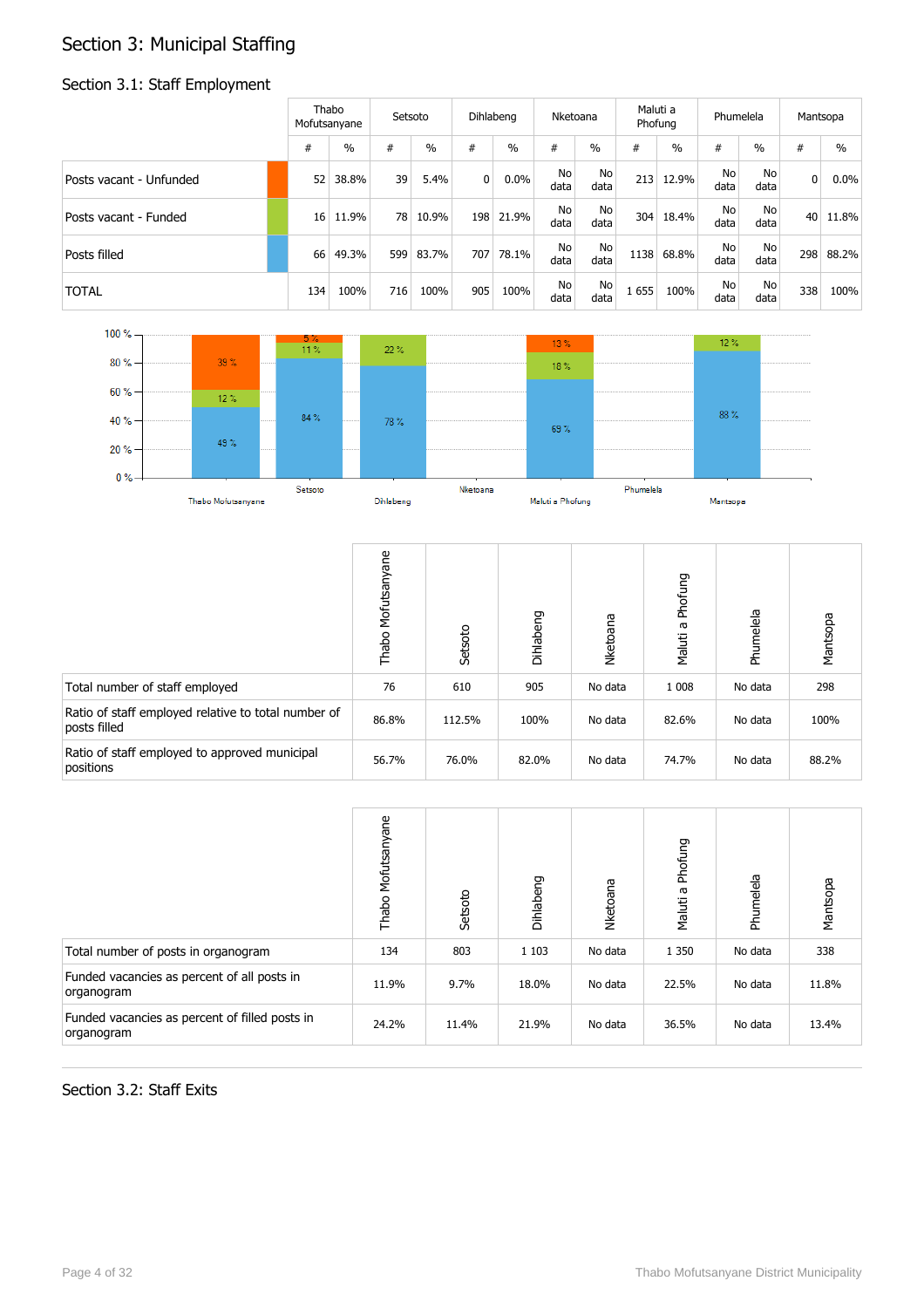|                                                              | Mofutsanyane<br>Thabo | Setsoto | Dihlabeng | Nketoana | Phofung<br>Б<br>Maluti | Phumelela | Mantsopa |
|--------------------------------------------------------------|-----------------------|---------|-----------|----------|------------------------|-----------|----------|
| Total number of staff that left during the Financial<br>Year | 4                     | 51      | 86        | No data  | 59                     | No data   | 16       |
| Percent of staff that left during the Financial Year         | 5.3%                  | 8.4%    | 9.5%      | No data  | 5.9%                   | No data   | 5.4%     |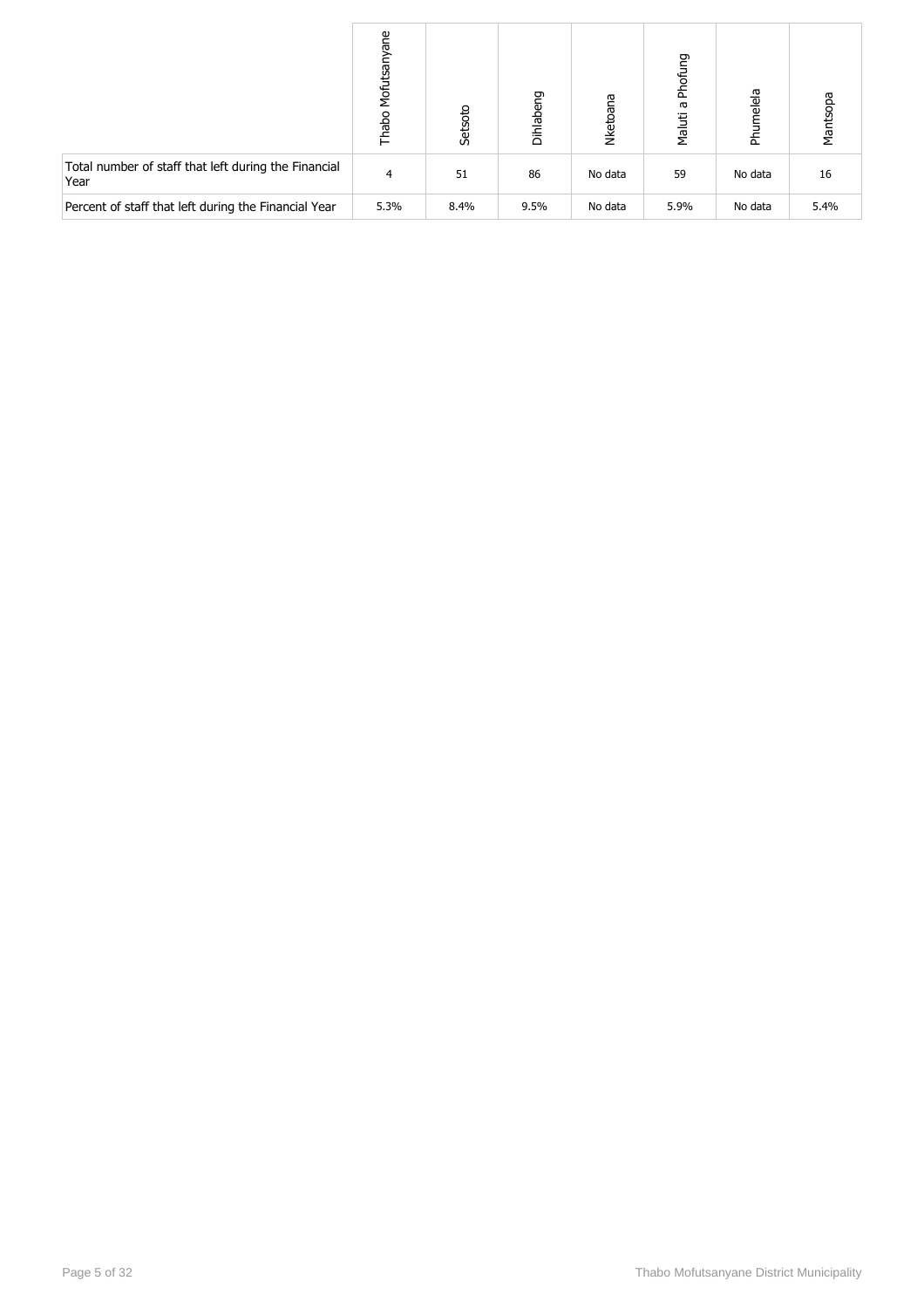|                   |            | Thabo<br>Mofutsanyane |                | Setsoto       |                | Dihlabeng |            | Nketoana          |                   | Maluti a<br>Phofung | Phumelela  |               |                | Mantsopa      |
|-------------------|------------|-----------------------|----------------|---------------|----------------|-----------|------------|-------------------|-------------------|---------------------|------------|---------------|----------------|---------------|
|                   | #          | $\frac{0}{0}$         | #              | $\frac{0}{0}$ | #              | $\%$      | #          | $\frac{0}{0}$     | #                 | $\frac{0}{0}$       | #          | $\frac{0}{0}$ | #              | $\frac{0}{0}$ |
| <b>Dismissals</b> |            | 25.0%                 | 2 <sup>1</sup> | 3.9%          | $\overline{4}$ | 4.7%      | No<br>data | No<br>data        | 13                | 22.0%               | No<br>data | No<br>data    | $\mathbf 0$    | $0.0\%$       |
| Resignations      | 2          | 50.0%                 | 6 <sup>1</sup> | 11.8%         | 15             | 17.4%     | No<br>data | No<br>data        | 5 <sup>1</sup>    | 8.5%                | No<br>data | No<br>data    | 6              | 37.5%         |
| Retirement        | 0          | 0.0%                  | 12             | 23.5%         | 8 <sup>1</sup> | 9.3%      | No<br>data | No<br>data        | 35                | 59.3%               | No<br>data | No<br>data    | $\overline{4}$ | 25.0%         |
| End of Contract   |            | 25.0%                 | 9 <sup>1</sup> | 17.6%         | 50             | 58.1%     | No<br>data | No<br>data        | 6                 | 10.2%               | No<br>data | No<br>data    | $\mathbf{1}$   | 6.3%          |
| Other             | No<br>data | No<br>data            | 22             | 43.1%         | $\overline{9}$ | 10.5%     | No<br>data | <b>No</b><br>data | <b>No</b><br>data | No<br>data          | No<br>data | No<br>data    | 5 <sup>1</sup> | 31.3%         |
| <b>TOTAL</b>      | 4          | 100%                  | 51             | 100%          | 86             | 100%      | No<br>data | No<br>data        | 59                | 100%                | No<br>data | No<br>data    | 16             | 100%          |



### Section 3.3: Section 57 Staffing

|                                                                                    | Thabo Mofutsanyane | Setsoto | Dihlabeng | Nketoana | Phofung<br>Б<br>Maluti | Phumelela | Mantsopa |
|------------------------------------------------------------------------------------|--------------------|---------|-----------|----------|------------------------|-----------|----------|
| Percent of Section 57 posts filled                                                 | 80.0%              | 80.0%   | 100%      | No data  | 100%                   | No data   | 25.0%    |
| Percent of Section 57 posts vacant for more than<br>three months during MFY        | 20.0%              | 20.0%   | 20.0%     | No data  | $0.0\%$                | No data   | 100%     |
| Percent of Section 57 Managers that have signed<br>performance agreements in place | 100%               | 100%    | 60.0%     | No data  | 100%                   | No data   | 400.0%   |
| Percent of Section 57 Managers that have signed<br>employment contracts in place   | 100%               | 100%    | 60.0%     | No data  | 100%                   | No data   | 400.0%   |

#### Section 3.4: Section 57 Exits

|                                                                         | Mofutsanyane<br>Thabo | Setsoto | Dihlabeng | Nketoana | Phofung<br>Б<br>Maluti | Phumelela | Mantsopa |
|-------------------------------------------------------------------------|-----------------------|---------|-----------|----------|------------------------|-----------|----------|
| Total number of Section 57 staff that left during the<br>Financial Year | 0                     | 0       |           | No data  | No data                | No data   |          |
| Percent of Section 57 Managers that left during the<br>Financial Year   | $0.0\%$               | $0.0\%$ | 20.0%     | No data  | No data                | No data   | 25.0%    |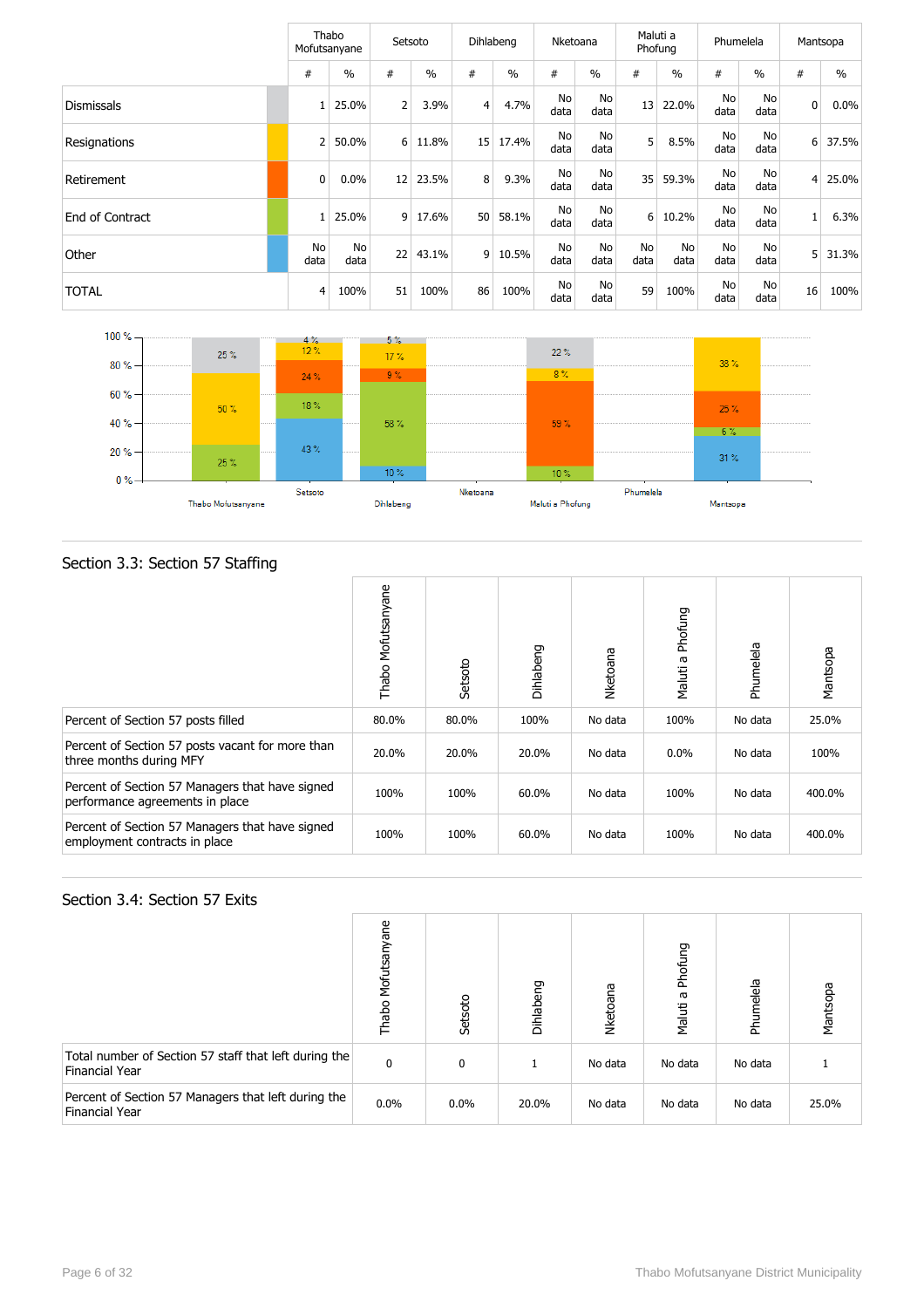#### Section 57 Manager that left due to:

|                        | Thabo<br>Mofutsanyane |               | Setsoto     |               | Dihlabeng    |               | Nketoana          |                   | Maluti a<br>Phofung |                   | Phumelela         |                   | Mantsopa     |               |
|------------------------|-----------------------|---------------|-------------|---------------|--------------|---------------|-------------------|-------------------|---------------------|-------------------|-------------------|-------------------|--------------|---------------|
|                        | #                     | $\frac{0}{0}$ | #           | $\frac{0}{0}$ | #            | $\frac{0}{0}$ | #                 | $\frac{0}{0}$     | #                   | $\frac{0}{0}$     | #                 | $\frac{0}{0}$     | #            | $\frac{0}{0}$ |
| <b>Dismissals</b>      | 0                     |               | $\mathbf 0$ |               | $\mathbf{0}$ | 0.0%          | <b>No</b><br>data | No<br>data        | <b>No</b><br>data   | <b>No</b><br>data | <b>No</b><br>data | No<br>data        | 0            | $0.0\%$       |
| Resignations           | 0                     |               | $\mathbf 0$ | ۰             | $\mathbf{0}$ | $0.0\%$       | No<br>data        | No<br>data        | No<br>data          | No<br>data        | No<br>data        | No<br>data        | $\mathbf{1}$ | 100%          |
| Retirement             | 0                     |               | $\mathbf 0$ | ۰             | $\mathbf{0}$ | 0.0%          | No<br>data        | No<br>data        | No<br>data          | No<br>data        | No<br>data        | No<br>data        | 0            | $0.0\%$       |
| End of Contract Period | $\mathbf 0$           |               | 0           | ۰             | $\mathbf{1}$ | 100%          | <b>No</b><br>data | <b>No</b><br>data | <b>No</b><br>data   | <b>No</b><br>data | <b>No</b><br>data | <b>No</b><br>data | 0            | 0.0%          |
| Other                  | $\mathbf 0$           |               | $\mathbf 0$ | ٠             | $\mathbf 0$  | 0.0%          | No<br>data        | No<br>data        | No<br>data          | No<br>data        | No<br>data        | No<br>data        | $\mathbf 0$  | 0.0%          |
| <b>TOTAL</b>           | 0                     |               | 0           | ٠             | $\mathbf{1}$ | 100%          | <b>No</b><br>data | No<br>data        | <b>No</b><br>data   | <b>No</b><br>data | <b>No</b><br>data | No<br>data        | $\mathbf{1}$ | 100%          |
| $100 \% -$             |                       |               |             |               |              |               |                   |                   |                     |                   |                   |                   |              |               |
| $80% -$                |                       |               |             |               |              |               |                   |                   |                     |                   |                   |                   |              |               |



### Section 3.5: Staffing Skills Profile

| seed.on sist seaming sidns roome                                                       |                    |                |           |          |                  |           |              |
|----------------------------------------------------------------------------------------|--------------------|----------------|-----------|----------|------------------|-----------|--------------|
|                                                                                        | Thabo Mofutsanyane | Setsoto        | Dihlabeng | Nketoana | Maluti a Phofung | Phumelela | Mantsopa     |
| Professional staff as percent of total staff                                           | 14.5%              | No data        | 0.0%      | No data  | 25.1%            | No data   | 2.0%         |
| Number of staff: Registered Professional Engineers                                     | 0                  | $\overline{2}$ | 3         | No data  | 1                | No data   | 0            |
| Number of staff: Technologists                                                         | 0                  | $\mathbf{0}$   | 0         | No data  | No data          | No data   | $\mathbf{1}$ |
| Number of staff: Technicians                                                           | 0                  | $\mathbf 0$    | 0         | No data  | No data          | No data   | $\mathbf{1}$ |
| Number of staff: Registered Planners                                                   | 0                  | 0              | 0         | No data  | 5                | No data   | 0            |
| Number of staff: Chartered Accountants                                                 | $\mathbf 0$        | $\mathbf 0$    | 0         | No data  | No data          | No data   | 0            |
| Number of staff: Registered with the Institute of<br><b>Municipal Finance Officers</b> | 3                  | $\overline{2}$ | 0         | No data  | 5                | No data   | 0            |
| Number of staff: Professional staff                                                    | 11                 | No data        | 0         | No data  | 253              | No data   | 6            |
| Number of Registered engineers per 10,000<br>population                                | $\mathbf{0}$       | $\mathbf 0$    | 0         | No data  | $\mathbf{0}$     | No data   | 0            |
| Number of Technologists per 10,000 population                                          | 0                  | $\mathbf 0$    | 0         | No data  | No data          | No data   | 0            |
| Number of Technicians per 10,000 population                                            | 0                  | 0              | 0         | No data  | No data          | No data   | 0            |
| Number of Registered planners per 10,000<br>population                                 | 0                  | $\mathbf 0$    | 0         | No data  | $\mathbf 0$      | No data   | $\mathbf 0$  |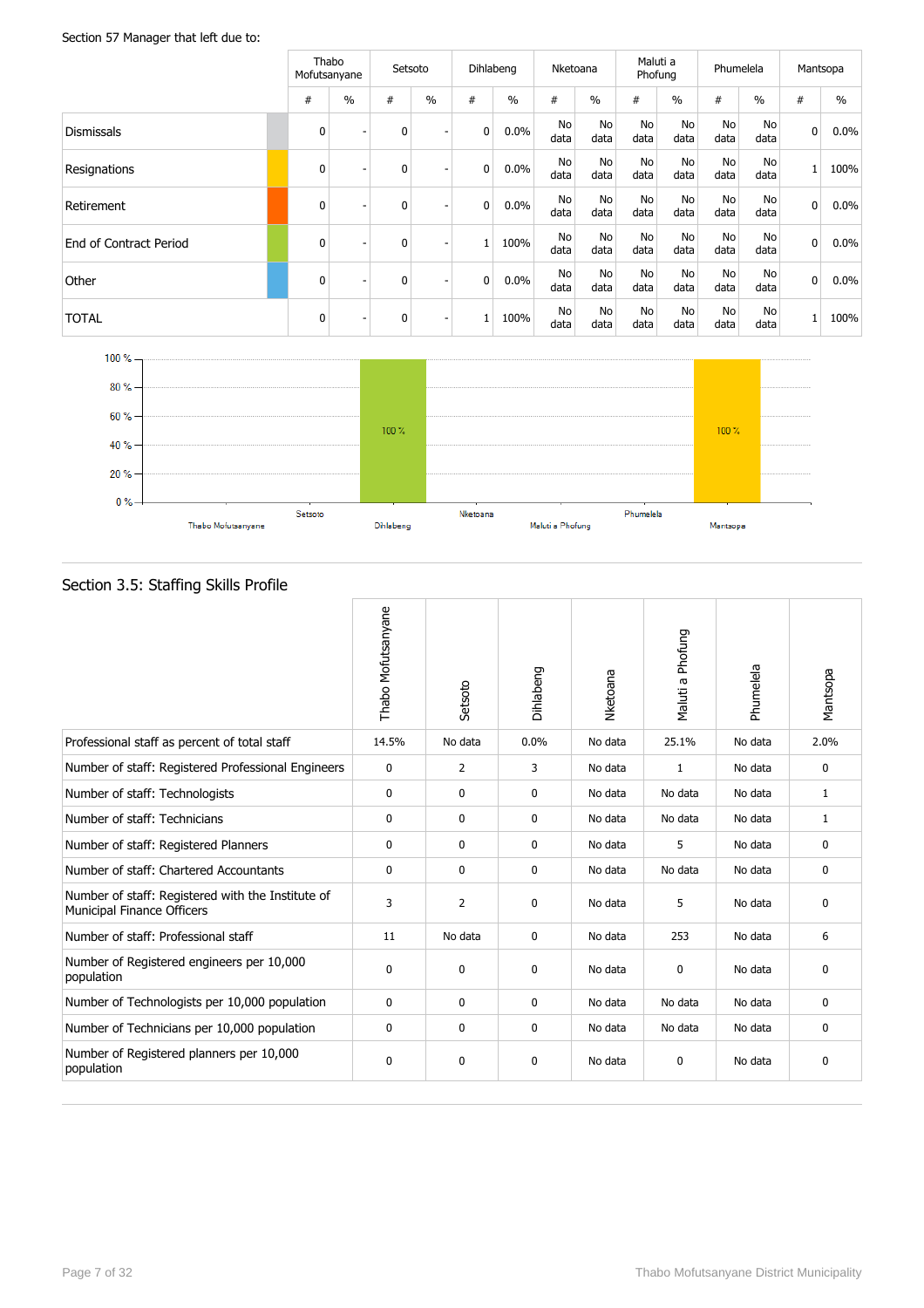# Section 4: Distribution by Function

| <b>Function Performed</b>        | Thabo Mofutsanyane | Setsoto | Dihlabeng | Nketoana  | Maluti a Phofung | Phumelela | Mantsopa  |
|----------------------------------|--------------------|---------|-----------|-----------|------------------|-----------|-----------|
| Governance and Administration    | Yes                | Yes     | Yes       | Yes       | Yes              | Yes       | Yes       |
| <b>Water Services</b>            | No                 | Yes     | Yes       | Yes       | Yes              | No data   | Yes       |
| Electricity and Gas Reticulation | No                 | Yes     | Yes       | Yes       | Yes              | No data   | Yes       |
| <b>Municipal Transport</b>       | No                 | No data | No        | No        | Yes              | No data   | Yes       |
| Waste Management                 | <b>No</b>          | Yes     | Yes       | Yes       | Yes              | No data   | Yes       |
| Roads and Stormwater Systems     | Yes                | Yes     | Yes       | No data   | Yes              | No data   | Yes       |
| Community and Social Services    | Yes                | Yes     | Yes       | <b>No</b> | Yes              | No data   | Yes       |
| Planning and Development         | Yes                | Yes     | Yes       | No data   | Yes              | No data   | Yes       |
| <b>Emergency Services</b>        | Yes                | Yes     | Yes       | No data   | Yes              | No data   | Yes       |
| Municipal Health                 | Yes                | No      | Yes       | No data   | Yes              | No data   | Yes       |
| Primary Health Care              | No                 | No data | No        | No data   | No               | No data   | <b>No</b> |
| <b>Environmental Management</b>  | Yes                | No data | Yes       | No data   | No               | No data   | No        |
| Economic Development             | Yes                | Yes     | Yes       | No data   | Yes              | No data   | Yes       |
| Housing                          | No                 | Yes     | Yes       | No data   | No               | No data   | Yes       |
| Traffic and Policing             | No                 | Yes     | Yes       | No data   | Yes              | No data   | Yes       |

## Staff Distribution by Function

|                                  | Thabo Mofutsanyane | Setsoto | Dihlabeng | Nketoana | Maluti a Phofung | Phumelela | Mantsopa |
|----------------------------------|--------------------|---------|-----------|----------|------------------|-----------|----------|
| Governance and Administration    | 48.4%              | 33.9%   | 81.2%     | No data  | 1.0%             | No data   | 3.3%     |
| <b>Water Services</b>            | N/A                | 22.7%   | 11.8%     | 44.7%    | 24.9%            | No data   | 12.5%    |
| Electricity and Gas Reticulation | N/A                | 2.2%    | 3.7%      | 9.8%     | 6.2%             | No data   | 5.9%     |
| <b>Municipal Transport</b>       | N/A                | No data | N/A       | N/A      | No data          | No data   | $0.0\%$  |
| Waste Management                 | N/A                | 18.1%   | 0.1%      | 45.5%    | 26.9%            | No data   | 19.7%    |
| Roads and Stormwater Systems     | 4.7%               | 9.1%    | 0.0%      | No data  | 25.5%            | No data   | 31.6%    |
| Community and Social Services    | 10.9%              | 11.5%   | 0.0%      | N/A      | No data          | No data   | 10.5%    |
| Planning and Development         | 3.1%               | No data | 0.5%      | No data  | 2.9%             | No data   | 3.9%     |
| <b>Emergency Services</b>        | 1.6%               | 0.1%    | 1.5%      | No data  | 10.0%            | No data   | 1.3%     |
| Municipal Health                 | 23.4%              | N/A     | 0.2%      | No data  | 0.3%             | No data   | 1.3%     |
| Primary Health Care              | N/A                | No data | N/A       | No data  | N/A              | No data   | N/A      |
| <b>Environmental Management</b>  | 1.6%               | No data | 0.1%      | No data  | N/A              | No data   | N/A      |
| Economic Development             | 6.3%               | 0.3%    | 0.5%      | No data  | 0.4%             | No data   | 2.0%     |
| Housing                          | N/A                | No data | 0.2%      | No data  | N/A              | No data   | 3.9%     |
| Traffic and Policing             | N/A                | 2.1%    | 0.1%      | No data  | 2.0%             | No data   | 3.9%     |
|                                  | 100 %              | 100 %   | 100 %     | 100 %    | 100 %            | 100 %     | 100 %    |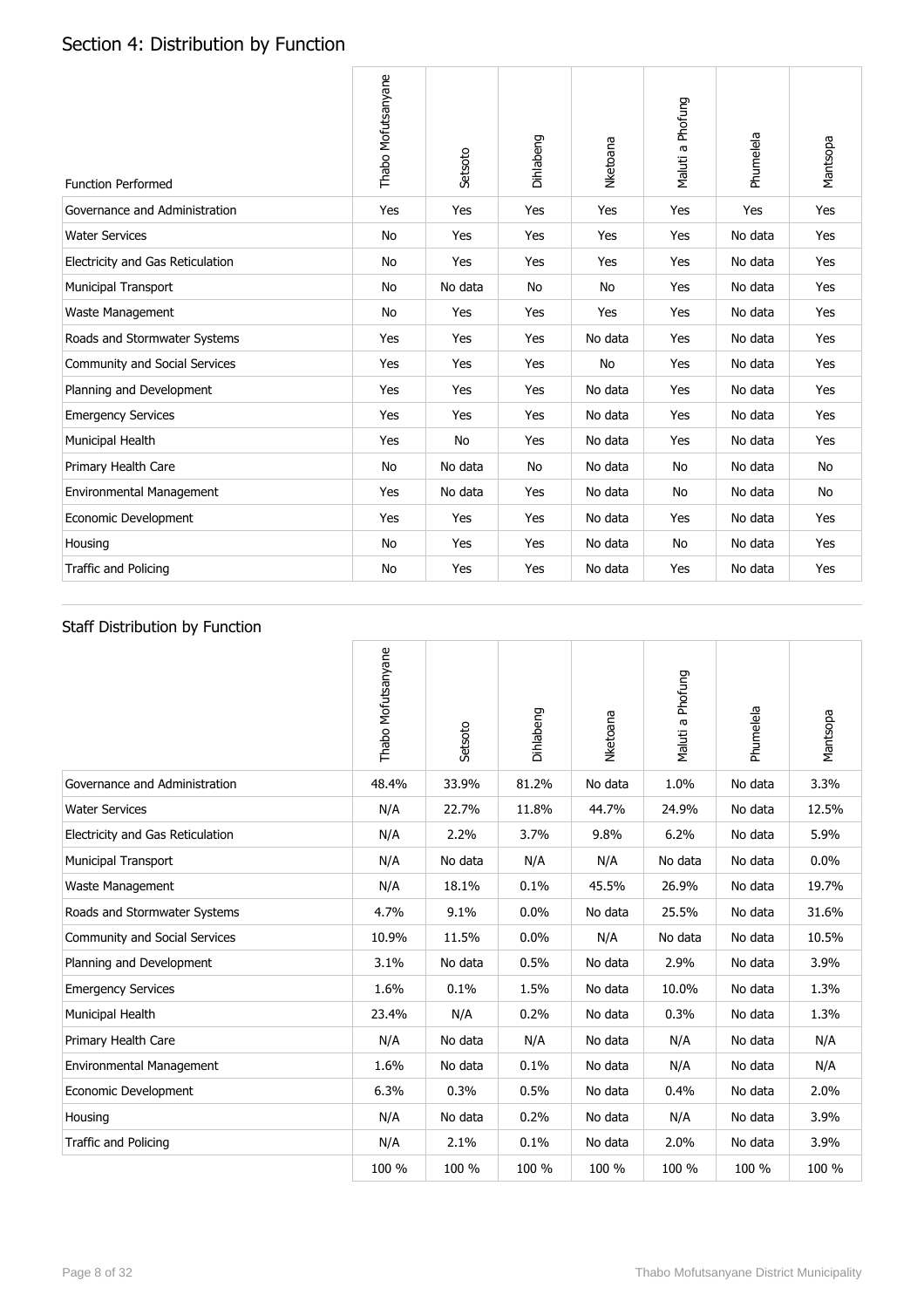#### Operating Expenditure Distribution by Function

|                                      | Thabo Mofutsanyane | Setsoto | Dihlabeng | Nketoana | Maluti a Phofung | Phumelela | Mantsopa |
|--------------------------------------|--------------------|---------|-----------|----------|------------------|-----------|----------|
| Governance and Administration        | 74.9%              | 26.7%   | No data   | No data  | 45.4%            | No data   | 31.3%    |
| <b>Water Services</b>                | 0.0%               | 28.8%   | No data   | No data  | 0.0%             | No data   | 30.5%    |
| Electricity and Gas Reticulation     | 0.0%               | 20.2%   | No data   | No data  | 38.5%            | No data   | 15.0%    |
| <b>Municipal Transport</b>           | 0.0%               | 0.0%    | No data   | No data  | 0.0%             | No data   | 0.0%     |
| Waste Management                     | 0.0%               | 11.1%   | No data   | No data  | 3.7%             | No data   | 9.1%     |
| Roads and Stormwater Systems         | 0.0%               | 5.2%    | No data   | No data  | 1.9%             | No data   | 4.5%     |
| <b>Community and Social Services</b> | 13.6%              | 4.7%    | No data   | No data  | 3.0%             | No data   | 5.0%     |
| Planning and Development             | 0.0%               | 0.0%    | No data   | No data  | 0.0%             | No data   | 0.0%     |
| <b>Emergency Services</b>            | 0.0%               | 0.2%    | No data   | No data  | 3.0%             | No data   | 0.8%     |
| Municipal Health                     | 0.0%               | 0.0%    | No data   | No data  | 0.0%             | No data   | 1.0%     |
| Primary Health Care                  | 0.0%               | 0.0%    | No data   | No data  | 0.0%             | No data   | 0.0%     |
| Environmental Management             | 0.0%               | 0.0%    | No data   | No data  | 0.0%             | No data   | 0.0%     |
| Economic Development                 | 11.6%              | 0.0%    | No data   | No data  | 2.0%             | No data   | 1.6%     |
| Housing                              | 0.0%               | 1.2%    | No data   | No data  | 0.8%             | No data   | 0.7%     |
| Traffic and Policing                 | 0.0%               | 1.9%    | No data   | No data  | 1.7%             | No data   | 0.5%     |
|                                      | 100 %              | 100 %   | 100 %     | 100 %    | 100 %            | 100 %     | 100 %    |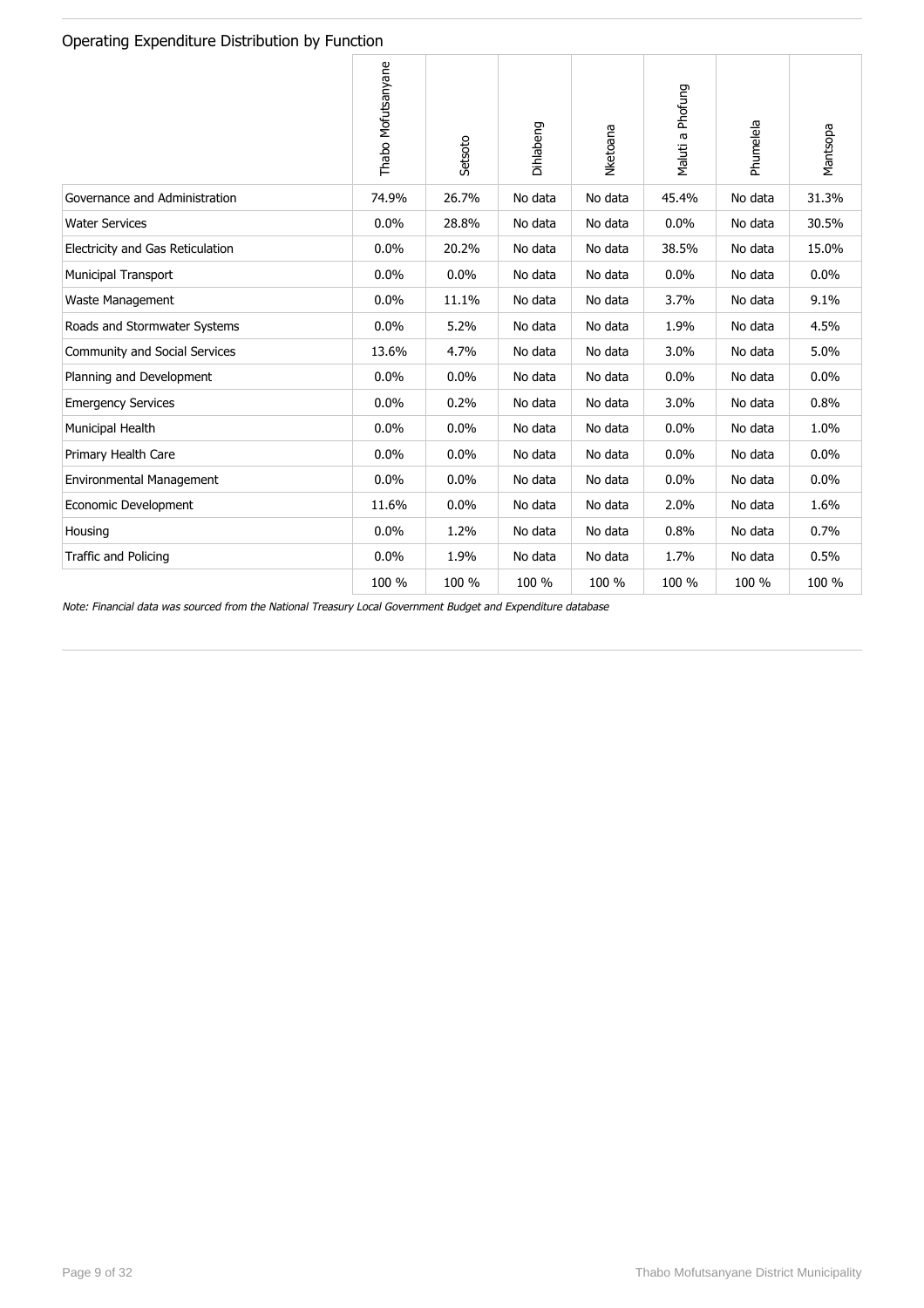## Section 5: Governance and Administration

|                                     | Φ<br>ಹ<br>ਨ੍ਹ<br>ω | Setsoto | Dihlabeng | æ<br>æ<br>τ<br>ž | Phofung<br>ā<br>Maluti | melela<br>nd<br>An | Mantsopa |
|-------------------------------------|--------------------|---------|-----------|------------------|------------------------|--------------------|----------|
| Municipality performs this function | Yes                | Yes     | Yes       | Yes              | Yes                    | Yes                | Yes      |

#### **Resources**

|                                             | ane<br>Mofutsa<br>Thabo | Setsoto     | 5<br><b>Dihlabe</b> | ē<br><b>Nketoa</b> | Phofung<br>æ<br>Maluti | Phumelela | Mantsopa    |
|---------------------------------------------|-------------------------|-------------|---------------------|--------------------|------------------------|-----------|-------------|
| Staff per 10,000 population                 | 0.4465                  | 22.3672     | 83.4478             | No data            | 0.2595                 | No data   | 0.8471      |
| Operating Expenditure per 10,000 population | R 542 532               | R 7 201 179 | No data             | No data            | R 8 445 666            | No data   | R 9 199 702 |

## Staffing Skills Profile

|                                                                                        | ane<br>Mofutsa<br>Thabo | Setsoto | Dihlabeng | Nketoana | Phofung<br>ā<br>Maluti | Phumelela | Mantsopa |
|----------------------------------------------------------------------------------------|-------------------------|---------|-----------|----------|------------------------|-----------|----------|
| Percent of staff that are professional (i.e. have at<br>least an undergraduate degree) | $0.0\%$                 | 12.2%   | 9.9%      | No data  | 100%                   | No data   | 20.0%    |
| Percent of posts vacant                                                                | 22.5%                   | 21.5%   | $0.0\%$   | No data  | $0.0\%$                | No data   | 20.0%    |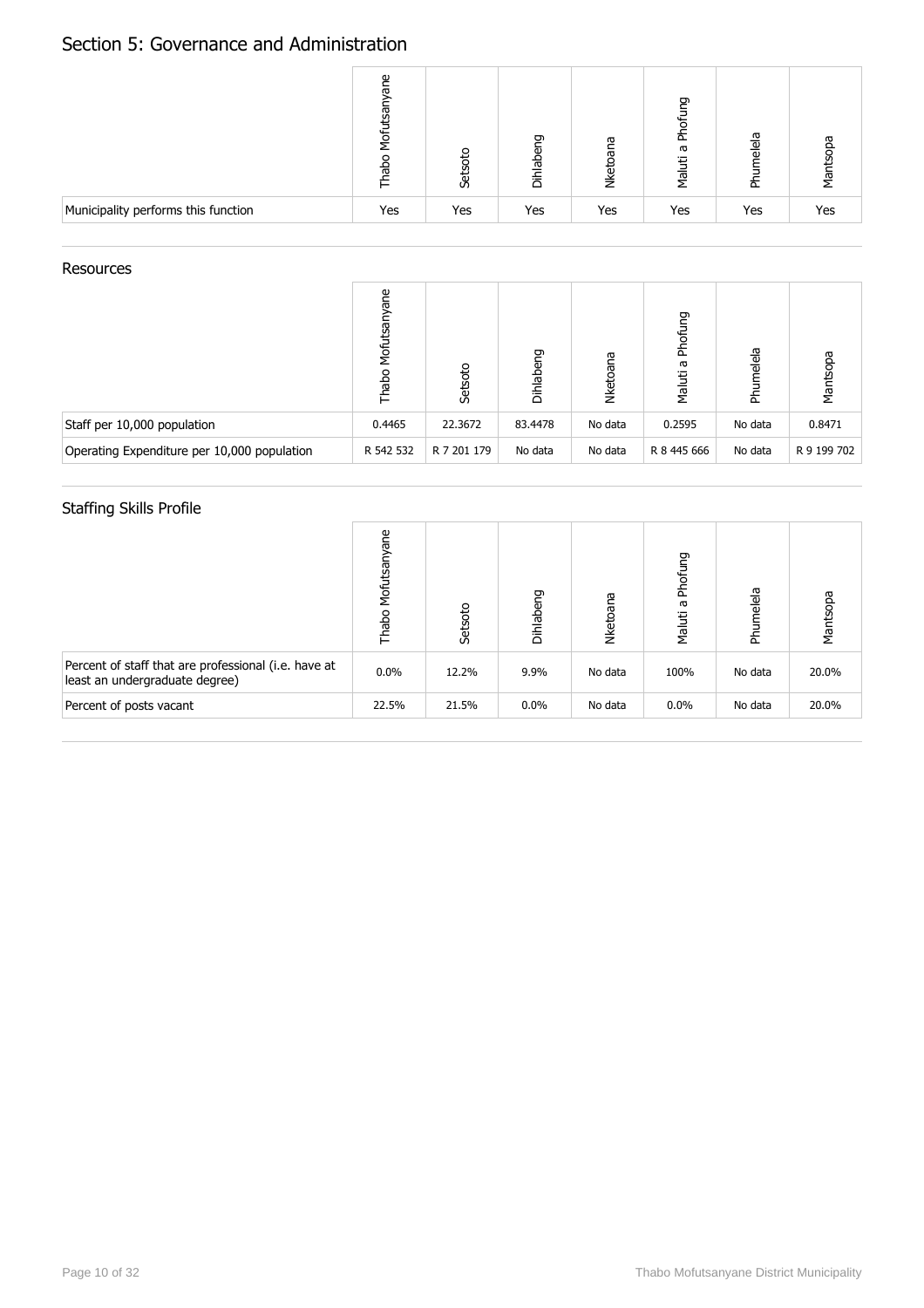## Section 6: Water Services

|                                          | Mofutsanyane<br>Thabo | Setsoto | Dihlabeng | Nketoana | Phofung<br>Maluti a | Phumelela | Mantsopa |
|------------------------------------------|-----------------------|---------|-----------|----------|---------------------|-----------|----------|
| Municipality performs this function      | No                    | Yes     | Yes       | Yes      | Yes                 | No        | Yes      |
| Municipality is water services authority | No                    | Yes     | Yes       | Yes      | Yes                 | No data   | Yes      |
| Municipality is water services provider  | No                    | Yes     | Yes       | Yes      | Yes                 | No        | Yes      |

#### **Resources**

|                                             | Φ<br>ಹ<br>Mofutsa<br>Thab<br>T | Setsoto     | 50<br>Dihlaber | ፵<br>Nketoar | Phofung<br>æ<br>Maluti | Phumelela | Mantsopa    |
|---------------------------------------------|--------------------------------|-------------|----------------|--------------|------------------------|-----------|-------------|
| Staff per 10,000 population                 | N/A                            | 14.9763     | 12.1714        | 9.4604       | 6.7978                 | No data   | 3.2188      |
| Operating Expenditure per 10,000 population | R <sub>0</sub>                 | R 7 771 932 | No data        | No data      | R <sub>0</sub>         | No data   | R 8 965 406 |

## Staffing Skills Profile

|                                                                                        | Thabo Mofutsanyane | Setsoto     | Dihlabeng | Nketoana     | Phofung<br>Maluti a | Phumelela | Mantsopa |
|----------------------------------------------------------------------------------------|--------------------|-------------|-----------|--------------|---------------------|-----------|----------|
| Percent of staff that are professional (i.e. have at<br>least an undergraduate degree) | N/A                | $0.0\%$     | 0.0%      | No data      | 17.2%               | No data   | $0.0\%$  |
| Percent of posts vacant                                                                | N/A                | 13.0%       | 53.7%     | 18.1%        | 12.7%               | No data   | 40.6%    |
| Number of Registered Professional Engineers                                            | N/A                | $\mathbf 0$ | 0         | 0            | 35                  | No data   | 0        |
| Number of Technologists                                                                | N/A                | $\mathbf 0$ | 0         | $\mathbf{0}$ | 28                  | No data   | 1        |
| Number of Technicians                                                                  | N/A                | 1           | 0         | 0            | $\mathbf{1}$        | No data   | 0        |
| Number of Registered Professional Engineers per<br>10,000 population                   | N/A                | 0.00        | 0.00      | 0.00         | 0.91                | No data   | 0.00     |
| Number of Technologists per 10,000 population                                          | N/A                | 0.00        | 0.00      | 0.00         | 0.73                | No data   | 0.17     |
| Number of Technicians per 10,000 population                                            | N/A                | 0.10        | 0.00      | 0.00         | 0.03                | No data   | 0.00     |

| $\mathbf{r}$                                                 | Mofutsanyane<br>Thabo | Setsoto   | Dihlabeng | Nketoana | Phofung<br>ā<br>Maluti | Phumelela | Mantsopa |
|--------------------------------------------------------------|-----------------------|-----------|-----------|----------|------------------------|-----------|----------|
|                                                              |                       |           |           |          |                        |           |          |
| Was the WSDP adopted by Council as at 30 June<br>2011        | N/A                   | <b>No</b> | Yes       | No       | Yes                    | N/A       | Yes      |
| Percent of population with at least basic access to<br>water | N/A                   | 121.6%    | 0.9%      | 96.2%    | 19.2%                  | N/A       | 100%     |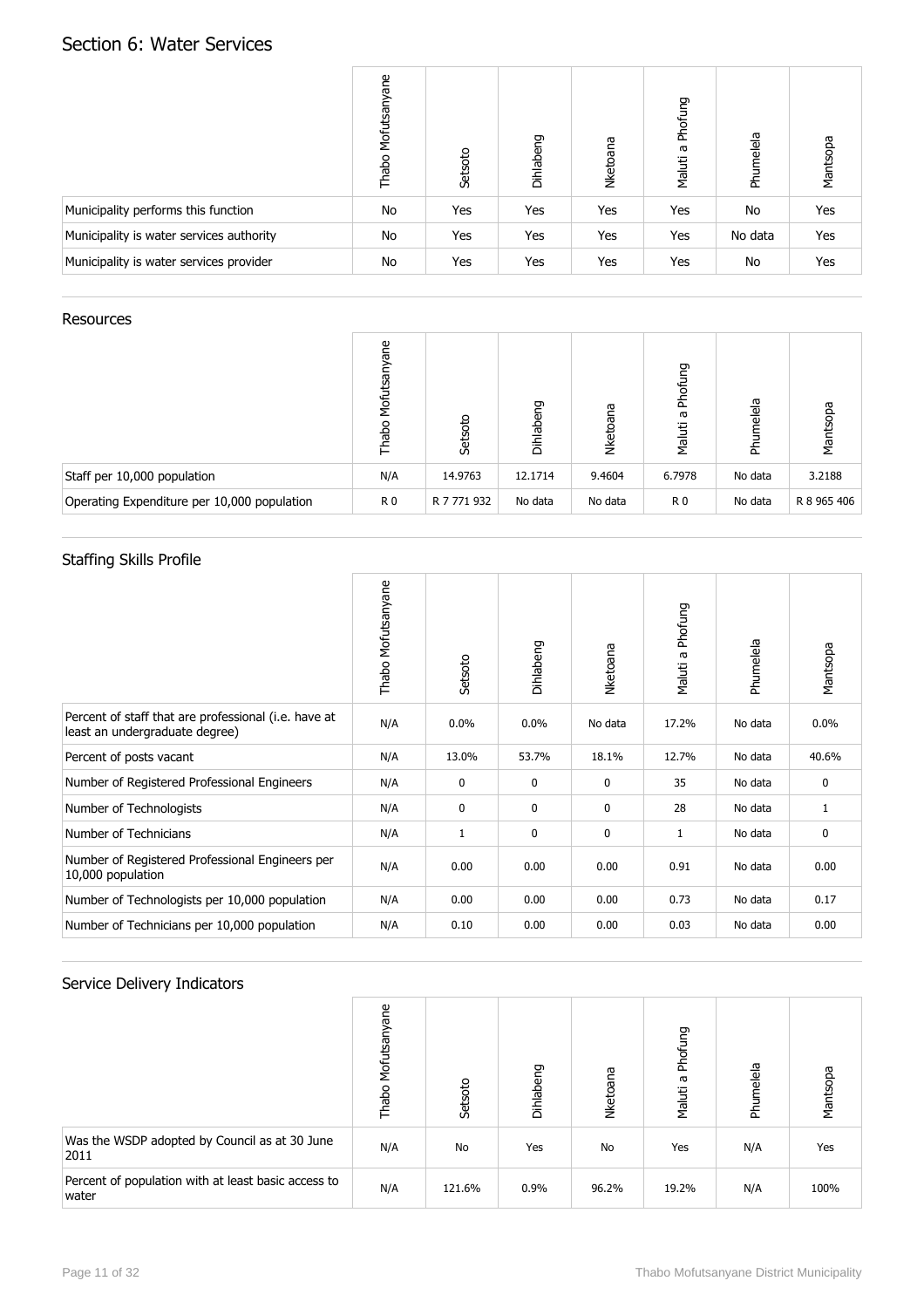| Percent of population with at least basic access to<br>sanitation                        | N/A | 121.6%  | 2.1%    | 83.4%   | 9.9%    | N/A     | 100%  |
|------------------------------------------------------------------------------------------|-----|---------|---------|---------|---------|---------|-------|
| Percent of population provided with water<br>connection for first time in 2010/2011      | N/A | 1.5%    | 0.0%    | No data | No data | No data | 100%  |
| Percent of population provided with sanitation<br>connection for first time in 2010/2011 | N/A | $0.0\%$ | $0.0\%$ | No data | No data | No data | 100%  |
| Non-revenue water                                                                        | N/A | 43.5%   | 48.9%   | No data | No data | N/A     | Error |
| Real losses                                                                              | N/A | 43.2%   | 11.8%   | No data | No data | N/A     | Error |
| <b>Blue Drop Score</b>                                                                   | N/A | 88.6%   | 30.8%   | 6.3%    | 89.9%   | No data | 38.5% |
| Green Drop Score                                                                         | N/A | 23.4%   | 32.0%   | 23.1%   | 67.0%   | 5.0%    | 20.4% |
|                                                                                          |     |         |         |         |         |         |       |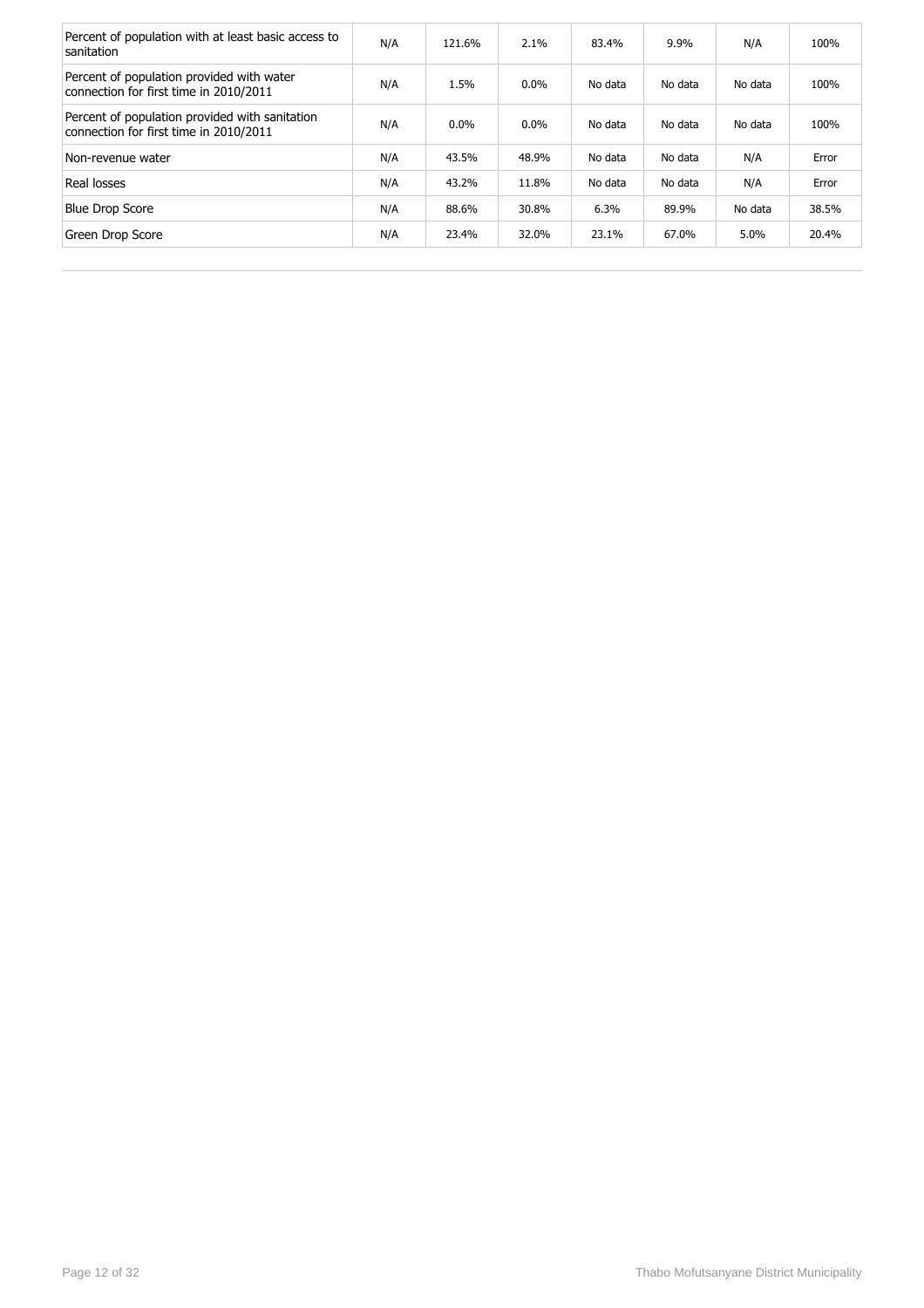## Section 7: Electricity and Gas Reticulation

| Municipality performs this function | Mofutsanyane<br>Thabo | Setsoto | Dihlabeng | Nketoana | Phofung<br>G<br>Maluti | Phumelela | Mantsopa |
|-------------------------------------|-----------------------|---------|-----------|----------|------------------------|-----------|----------|
| Electricity                         | No                    | Yes     | Yes       | Yes      | Yes                    | No        | Yes      |
| Street lighting                     | No                    | Yes     | Yes       | Yes      | Yes                    | No        | Yes      |

#### Resources

|                                             | Φ<br>능<br>utsa<br>Mofi<br>Thab | Setsoto     | 5<br>Dihlabe | Nketoana | Phofung<br>ω<br>Maluti | Phumelela | Mantsopa    |
|---------------------------------------------|--------------------------------|-------------|--------------|----------|------------------------|-----------|-------------|
| Staff per 10,000 population                 | N/A                            | 1.4587      | 3.7805       | 2.0845   | 1.6865                 | No data   | 1.5247      |
| Operating Expenditure per 10,000 population | R <sub>0</sub>                 | R 5 458 285 | No data      | No data  | R 7 169 081            | No data   | R 4 399 099 |

## Staffing Skills Profile

|                                                                                        | Thabo Mofutsanyane | Setsoto | Dihlabeng    | Nketoana     | Phofung<br>Maluti a | Phumelela | Mantsopa |
|----------------------------------------------------------------------------------------|--------------------|---------|--------------|--------------|---------------------|-----------|----------|
| Percent of staff that are professional (i.e. have at<br>least an undergraduate degree) | N/A                | 6.7%    | 7.3%         | 7.7%         | 3.1%                | No data   | $0.0\%$  |
| Percent of posts vacant                                                                | N/A                | 48.3%   | 45.1%        | 13.3%        | 25.3%               | No data   | $0.0\%$  |
| Number of Registered Professional Engineers                                            | N/A                | 0       | 0            | $\mathbf{0}$ | $\mathbf{1}$        | No data   | 0        |
| Number of Technologists                                                                | N/A                | 4       | 0            | 0            | No data             | No data   | 0        |
| Number of Technicians                                                                  | N/A                | 3       | $\mathbf{1}$ | $\mathbf{1}$ | $\mathbf{1}$        | No data   | 0        |
| Number of Registered Professional Engineers per<br>10,000 population                   | N/A                | 0.00    | 0.00         | 0.00         | 0.03                | No data   | 0.00     |
| Number of Technologists per 10,000 population                                          | N/A                | 0.39    | 0.00         | 0.00         | No data             | No data   | 0.00     |
| Number of Technicians per 10,000 population                                            | N/A                | 0.29    | 0.09         | 0.16         | 0.03                | No data   | 0.00     |

|                                                                             | Mofutsanyane<br>Thabo | Setsoto | Dihlabeng | Nketoana | Phofung<br>g<br>Maluti | Phumelela | Mantsopa |
|-----------------------------------------------------------------------------|-----------------------|---------|-----------|----------|------------------------|-----------|----------|
| Percent of population that has access to electricity                        | N/A                   | No data | 2.3%      | 96.2%    | 18.7%                  | N/A       | 100%     |
| Total number of new electricity connection points<br>delivered in 2010/2011 | N/A                   | No data | 33        | 17       | 1 4 0 1                | N/A       | 0        |
| Metering efficiency for electricity                                         | N/A                   | No data | 98.9%     | 100%     | 89.1%                  | N/A       | Error    |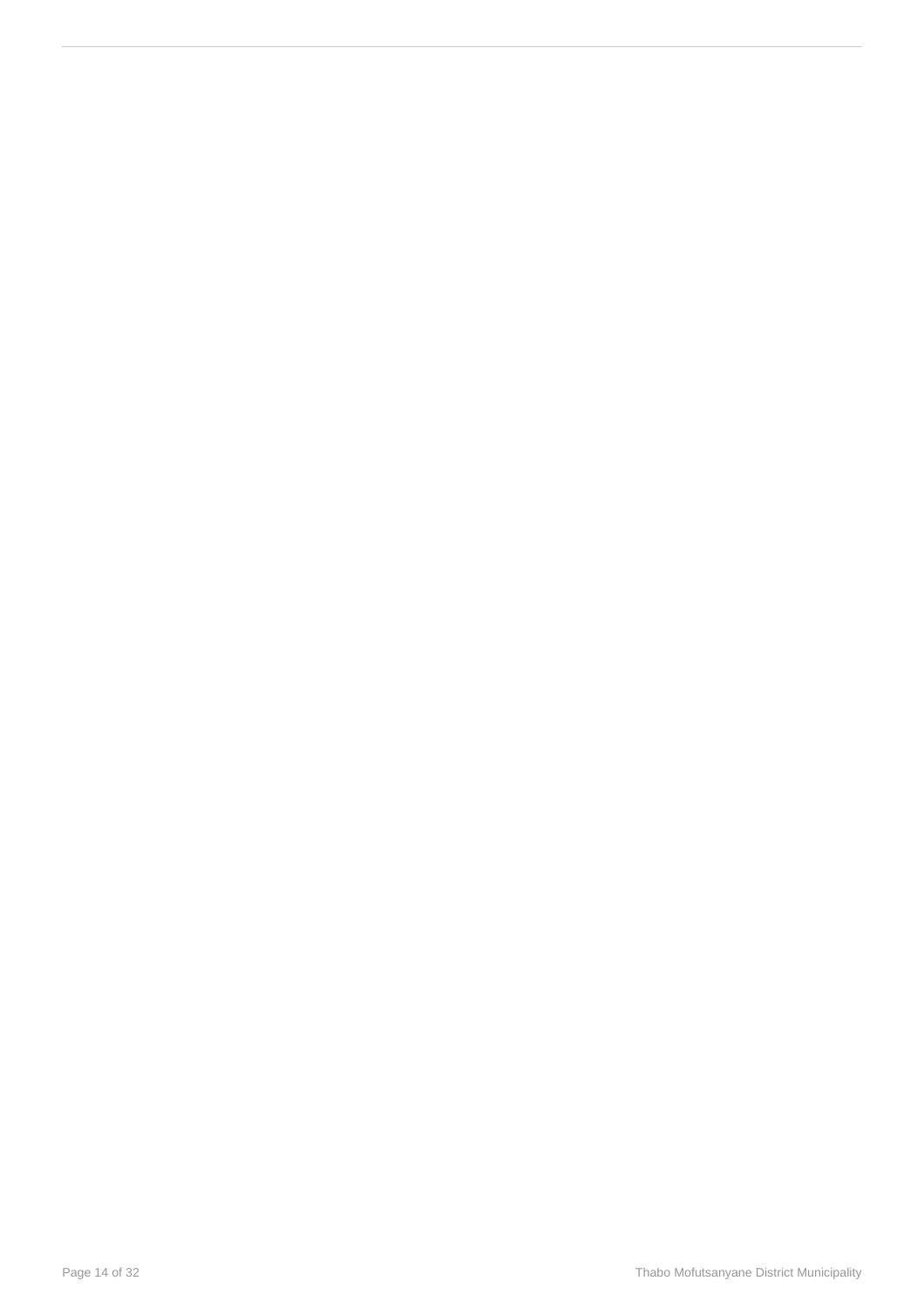# Section 8: Municipal Transport

| Municipality performs this function | Mofutsanyane<br>Thabo | Setsoto | Dihlabeng | Nketoana | Phofung<br>Maluti a | Phumelela | Mantsopa |
|-------------------------------------|-----------------------|---------|-----------|----------|---------------------|-----------|----------|
| Municipal public transport          | <b>No</b>             | No      | No        | No       | No                  | No        | Yes      |
| Municipal airports                  | No                    | No      | No        | No       | Yes                 | No        | No       |
| Pontoons, ferries and harbours      | <b>No</b>             | No      | No        | No       | No                  | No        | No       |

#### **Resources**

|                                             | ane<br>Mofutsa<br>흠<br>亡 | Setsoto        | ஜ<br>Dihlabe | Nketoana | Phofung<br>ā<br>Maluti | umelela<br>훈 | Mantsopa       |
|---------------------------------------------|--------------------------|----------------|--------------|----------|------------------------|--------------|----------------|
| Staff per 10,000 population                 | N/A                      | No data        | N/A          | N/A      | No data                | No data      | 0.0000         |
| Operating Expenditure per 10,000 population | R <sub>0</sub>           | R <sub>0</sub> | N/A          | N/A      | R <sub>0</sub>         | No data      | R <sub>0</sub> |

## Staffing Skills Profile

|                                                                                        | Thabo Mofutsanyane | Setsoto | Dihlabeng | Nketoana | Maluti a Phofung | Phumelela | Mantsopa |
|----------------------------------------------------------------------------------------|--------------------|---------|-----------|----------|------------------|-----------|----------|
| Percent of staff that are professional (i.e. have at<br>least an undergraduate degree) | N/A                | No data | N/A       | N/A      | No data          | No data   | Error    |
| Is this municipality the transport authority?                                          | N/A                | No data | N/A       | N/A      | <b>No</b>        | No data   | Yes      |
| Percent of posts vacant                                                                | N/A                | No data | N/A       | N/A      | No data          | No data   | 7.7%     |
| Number of Registered Professional Engineers                                            | N/A                | No data | N/A       | N/A      | No data          | No data   | 0        |
| Number of Technologists                                                                | N/A                | No data | N/A       | N/A      | No data          | No data   | 0        |
| Number of Technicians                                                                  | N/A                | No data | N/A       | N/A      | 0                | No data   | 0        |
| Number of Registered Planners                                                          | N/A                | No data | N/A       | N/A      | 0                | No data   | 0        |
| Number of Registered Professional Engineers per<br>10,000 population                   | N/A                | No data | N/A       | N/A      | No data          | No data   | 0.00     |
| Number of Technologists per 10,000 population                                          | N/A                | No data | N/A       | N/A      | No data          | No data   | 0.00     |
| Number of Technicians per 10,000 population                                            | N/A                | No data | N/A       | N/A      | 0.00             | No data   | 0.00     |
| Number of Registered Planners per 10,000<br>population                                 | N/A                | No data | N/A       | N/A      | 0.00             | No data   | 0.00     |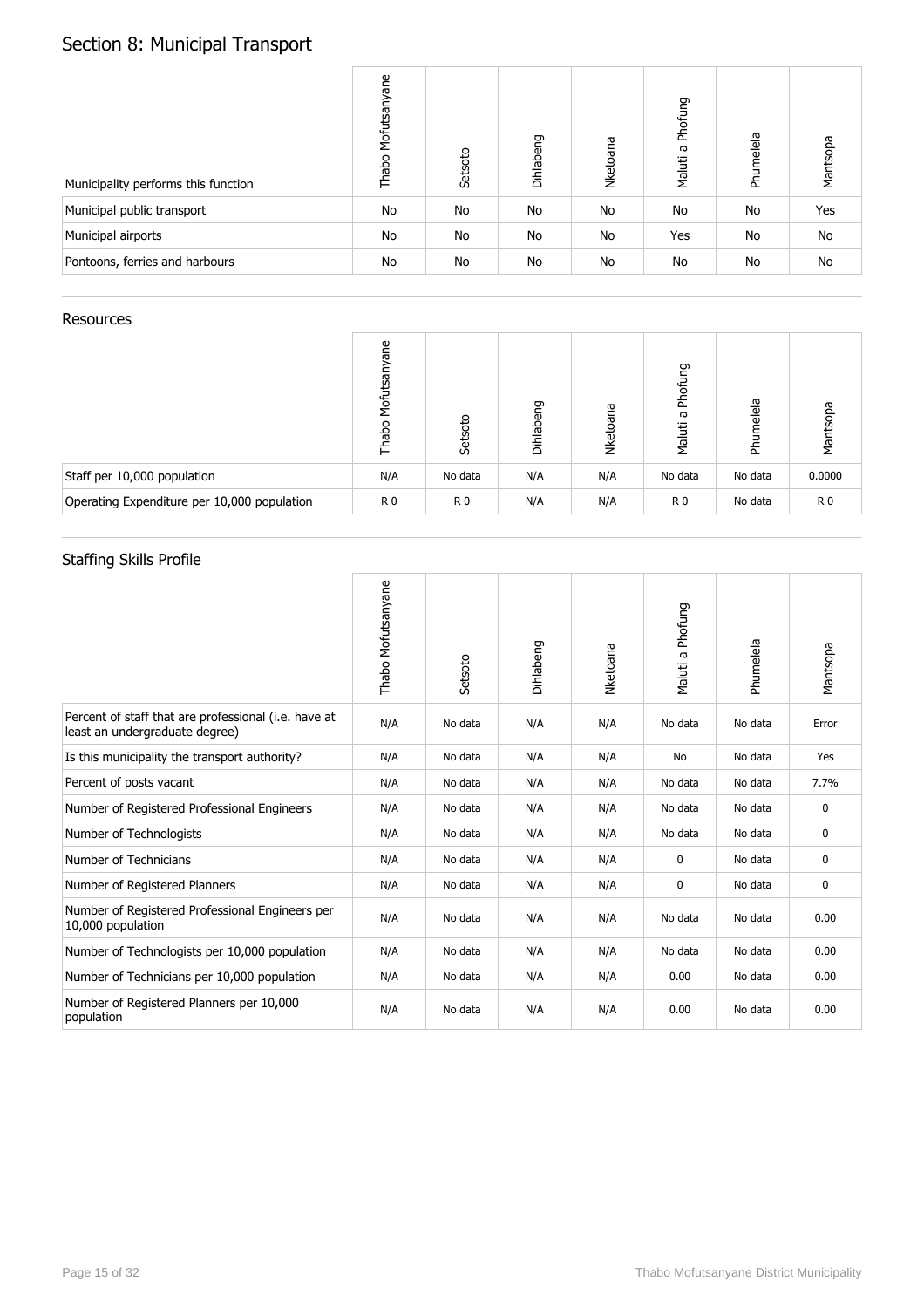# Section 9: Waste Management

| Municipality performs this function | Mofutsanyane<br>Thabo | Setsoto | Dihlabeng | Nketoana | Phofung<br>Maluti a | Phumelela | Mantsopa |
|-------------------------------------|-----------------------|---------|-----------|----------|---------------------|-----------|----------|
| Refuse removal                      | No                    | Yes     | Yes       | Yes      | Yes                 | No        | Yes      |
| Refuse dumps/solid waste disposal   | No                    | Yes     | Yes       | Yes      | Yes                 | No        | Yes      |
| Cleansing                           | No                    | Yes     | Yes       | Yes      | Yes                 | No        | Yes      |

#### **Resources**

|                                                           | Thabo Mofutsanyane | Setsoto     | Dihlabeng | Nketoana | Phofung<br>Maluti a | Phumelela | Mantsopa    |
|-----------------------------------------------------------|--------------------|-------------|-----------|----------|---------------------|-----------|-------------|
| Staff per 10,000 population                               | N/A                | 11.9616     | 0.0922    | 9.6208   | 7.3427              | No data   | 5.0823      |
| Operating Expenditure per 10,000 population               | R0                 | R 2 983 400 | No data   | No data  | R 684 995           | No data   | R 2 682 456 |
| Does the municipality have by-laws in place               | N/A                | Yes         | Yes       | No       | Yes                 | No data   | No          |
| By-laws enforced $-$ urban (yes/no)                       | N/A                | Yes         | Yes       | No data  | Yes                 | No data   | No data     |
| By-laws enforced $-$ rural (yes/no)                       | N/A                | No data     | Yes       | No data  | Yes                 | No data   | No data     |
| Self-assessment of how well by-laws are being<br>enforced | N/A                | Good        | Good      | No data  | Good                | No data   | No data     |

#### Staffing Skills Profile

|                                                                                        | Thabo Mofutsanyane | Setsoto      | Dihlabeng   | Nketoana     | Phofung<br>Maluti a | Phumelela | Mantsopa    |
|----------------------------------------------------------------------------------------|--------------------|--------------|-------------|--------------|---------------------|-----------|-------------|
| Percent of staff that are professional (i.e. have at<br>least an undergraduate degree) | N/A                | 0.8%         | 0.0%        | 3.3%         | 1.8%                | No data   | $0.0\%$     |
| Percent of posts vacant                                                                | N/A                | 14.6%        | 100%        | 17.8%        | 0.0%                | No data   | 3.2%        |
| Number of Professional Engineers                                                       | N/A                | $\mathbf 0$  | 0           | $\mathbf{0}$ | $\mathbf{0}$        | No data   | $\mathbf 0$ |
| Number of Technologists                                                                | N/A                | $\mathbf{1}$ | $\mathbf 0$ | 0            | $\mathbf 0$         | No data   | $\mathbf 0$ |
| Number of Technicians                                                                  | N/A                | 4            | 0           | 0            | $\mathbf 0$         | No data   | 0           |
| Number of Registered Professional Engineers per<br>10,000 population                   | N/A                | 0.00         | 0.00        | 0.00         | 0.00                | No data   | 0.00        |
| Number of Technologists per 10,000 population                                          | N/A                | 0.10         | 0.00        | 0.00         | 0.00                | No data   | 0.00        |
| Number of Technicians per 10,000 population                                            | N/A                | 0.39         | 0.00        | 0.00         | 0.00                | No data   | 0.00        |

| Mofutsanyane<br>Dihlabeng<br>Thabo<br>Setsoto | 50<br>Maluti a Phofu<br>Phumelela<br>Mantsopa<br>Nketoana |
|-----------------------------------------------|-----------------------------------------------------------|
|-----------------------------------------------|-----------------------------------------------------------|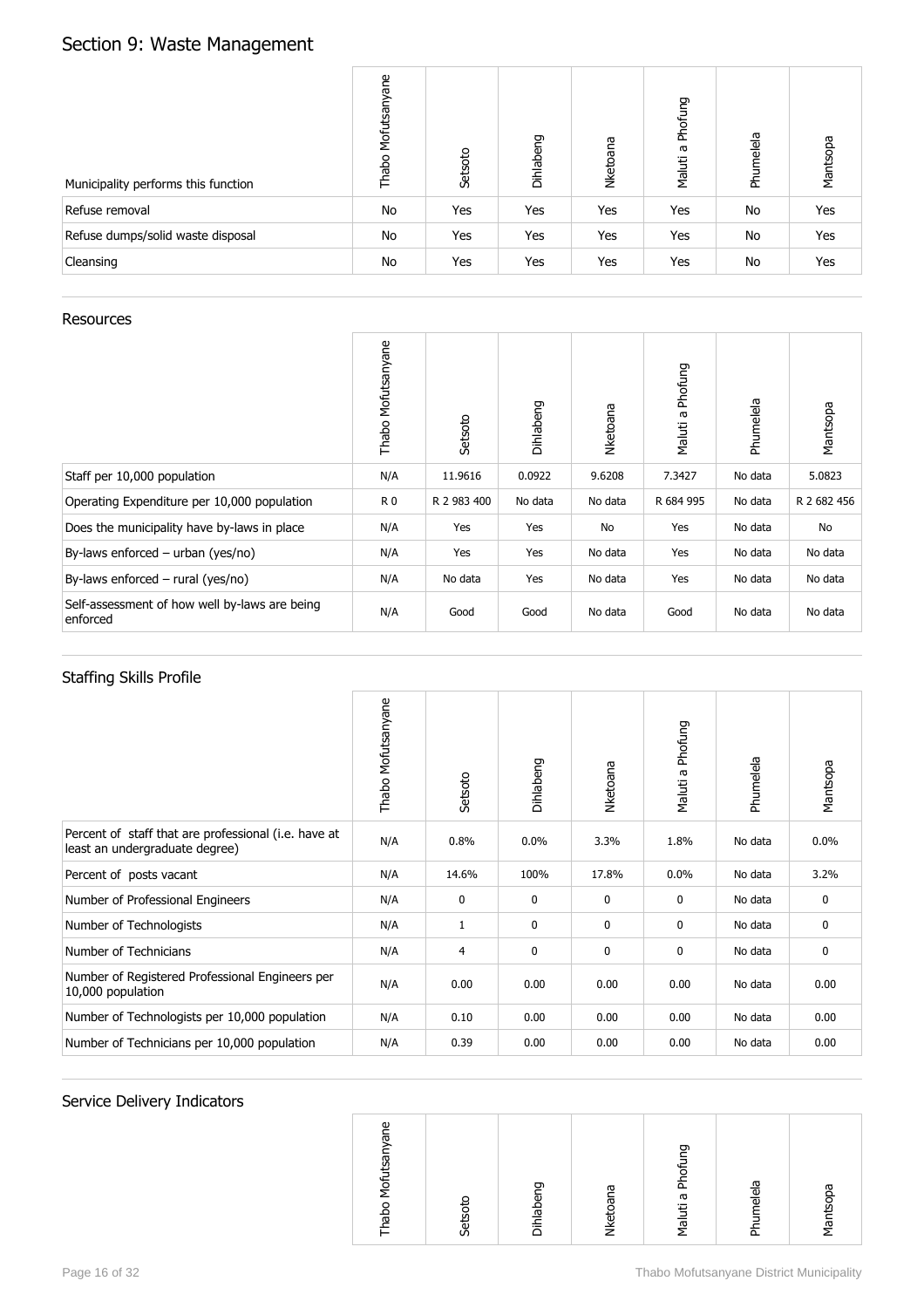| Does the municipality have an approved Integrated<br>Waste Management Plan (IWMP)                   | N/A | Yes     | No    | No    | No    | N/A | No      |
|-----------------------------------------------------------------------------------------------------|-----|---------|-------|-------|-------|-----|---------|
| Percent of population eligible for weekly kerbside<br>collection that receive this level of service | N/A | 66.8%   | 100%  | 100%  | 100%  | N/A | 100%    |
| Percent of municipal-owned landfill sites that are<br>registered according to ECA and Waste Act     | N/A | 25.0%   | 50.0% | 66.7% | 50.0% | N/A | 40.0%   |
| Percent of waste recycled                                                                           | N/A | No data | 10.0% | 10.0% | 65.0% | N/A | $0.0\%$ |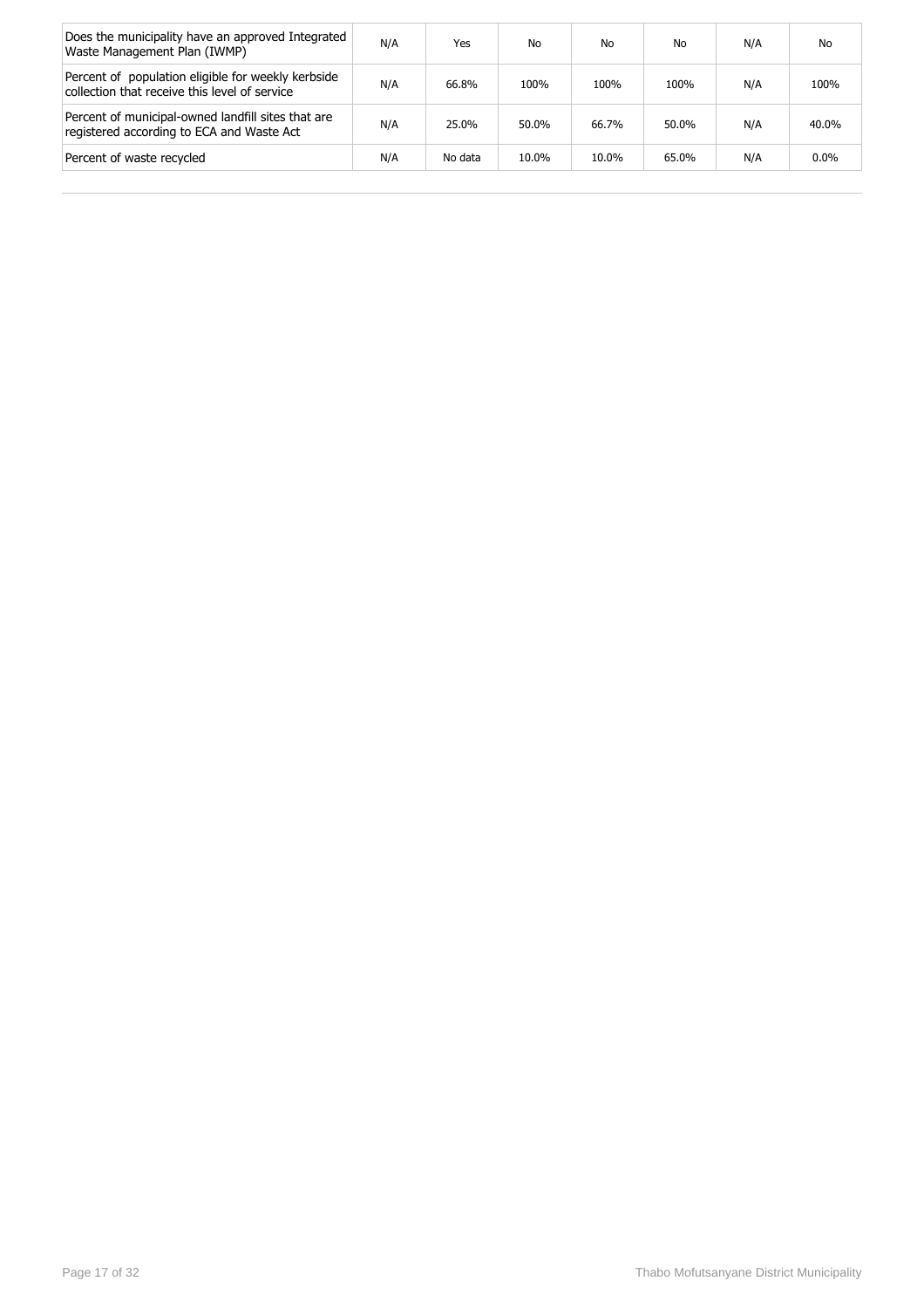# Section 10: Roads and Stormwater Systems

| Municipality performs this function                 | Mofutsanyane<br>Thabo | Setsoto | Dihlabeng | Nketoana | Phofung<br>g<br>Maluti | Phumelela | Mantsopa |
|-----------------------------------------------------|-----------------------|---------|-----------|----------|------------------------|-----------|----------|
| Municipal roads                                     | <b>No</b>             | Yes     | Yes       | No       | Yes                    | No        | Yes      |
| Stormwater systems in built-up areas                | <b>No</b>             | No      | Yes       | No       | Yes                    | No        | Yes      |
| Municipality performs the 'District' roads function | Yes                   | No      | No        | No       | No                     | No        | Yes      |

#### **Resources**

|                                             | مٍ<br>ਨ<br>Mofutsar<br>Thabo | Setsoto     | 5<br>Dihlaber | Nketoana | Phofung<br>æ<br>Maluti | Phumelela | Mantsopa    |
|---------------------------------------------|------------------------------|-------------|---------------|----------|------------------------|-----------|-------------|
| Staff per 10,000 population                 | 0.0432                       | 6.0294      | 0.0000        | No data  | 6.9535                 | No data   | 8.1317      |
| Operating Expenditure per 10,000 population | R <sub>0</sub>               | R 1 393 381 | No data       | No data  | R 362 411              | No data   | R 1 329 369 |

## Staffing Skills Profile

|                                                                                        | Thabo Mofutsanyane | Setsoto | Dihlabeng | Nketoana | Maluti a Phofung | Phumelela | Mantsopa |
|----------------------------------------------------------------------------------------|--------------------|---------|-----------|----------|------------------|-----------|----------|
| Percent of staff that are professional (i.e. have at<br>least an undergraduate degree) | 66.7%              | 0.0%    | Error     | No data  | 2.2%             | No data   | $0.0\%$  |
| Percent of posts vacant                                                                | 40.0%              | 30.3%   | 75.0%     | No data  | 0.0%             | No data   | 7.7%     |
| Number of Registered Professional Engineers                                            | 0                  | 0       | 0         | No data  | 0                | No data   | 0        |
| Number of Technologists                                                                | 0                  | 0       | 0         | No data  | 2                | No data   | 0        |
| Number of Technicians                                                                  | 0                  | 0       | 0         | No data  | $\overline{2}$   | No data   | 0        |
| Number of Registered Planners                                                          | 0                  | 0       | 0         | No data  | 0                | No data   | 0        |
| Number of Registered Professional Engineers per<br>10,000 population                   | 0.00               | 0.00    | 0.00      | No data  | 0.00             | No data   | 0.00     |
| Number of Technologists per 10,000 population                                          | 0.00               | 0.00    | 0.00      | No data  | 0.05             | No data   | 0.00     |
| Number of Technicians per 10,000 population                                            | 0.00               | 0.00    | 0.00      | No data  | 0.05             | No data   | 0.00     |
| Number of Registered Planners per 10,000<br>population                                 | 0.00               | 0.00    | 0.00      | No data  | 0.00             | No data   | 0.00     |

|                                                          | ω<br>σ<br>æ<br>ਠ<br>음 | Setsot | 50<br>Dihlaber | ā<br>ত<br>z | פו<br>듕<br>ᄒ<br>ъ<br>Maluti | melela<br>훈 | Mantsopa |
|----------------------------------------------------------|-----------------------|--------|----------------|-------------|-----------------------------|-------------|----------|
| Do you monitor roads conditions for your paved<br>roads? | No                    | Yes    | Yes            | N/A         | Yes                         | N/A         | Yes      |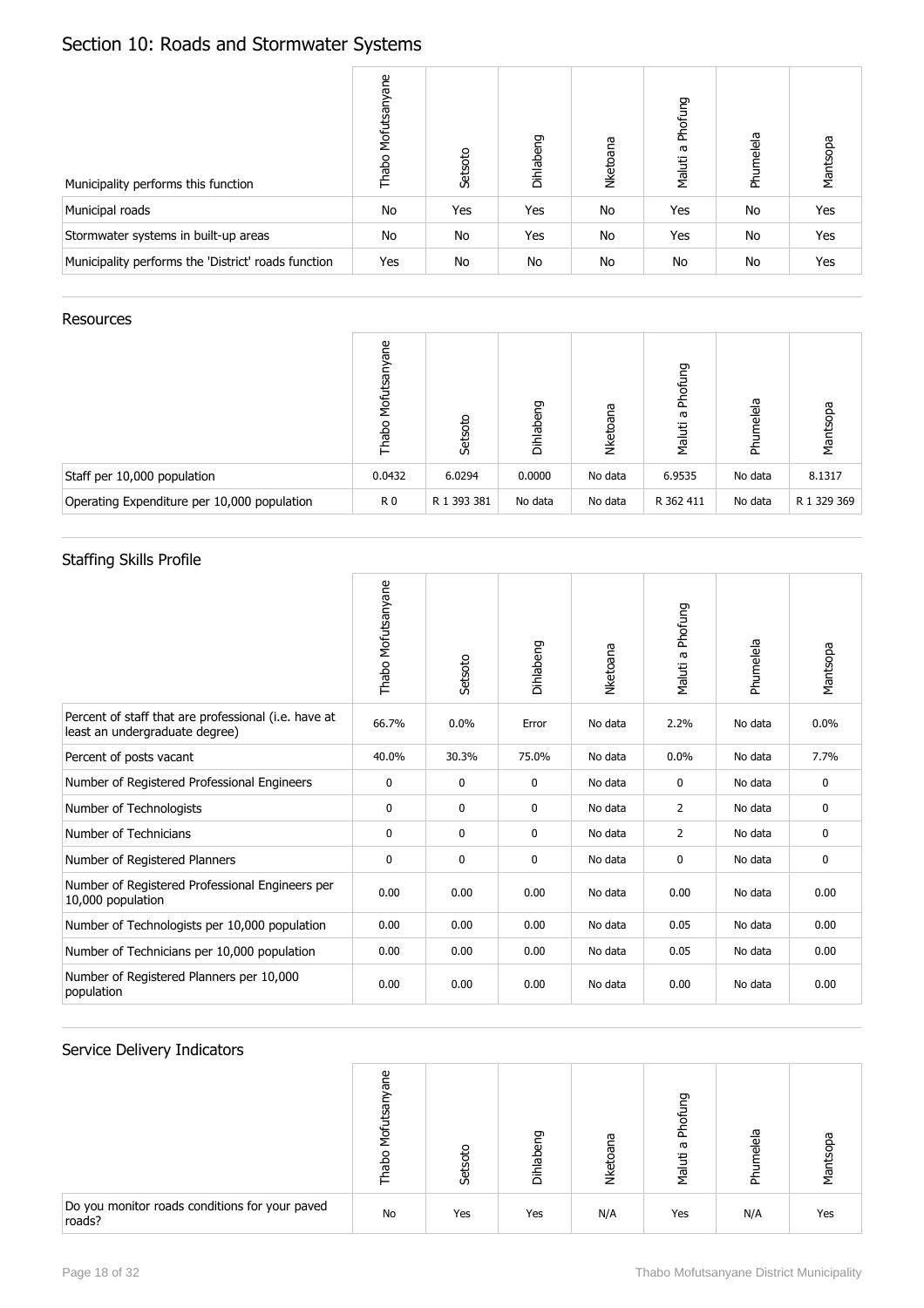| If yes, what is the % paved roads that are 'very<br>qood' or 'good' | No data | No data | 10.0% | N/A | 60.0% | N/A | No data |
|---------------------------------------------------------------------|---------|---------|-------|-----|-------|-----|---------|
|---------------------------------------------------------------------|---------|---------|-------|-----|-------|-----|---------|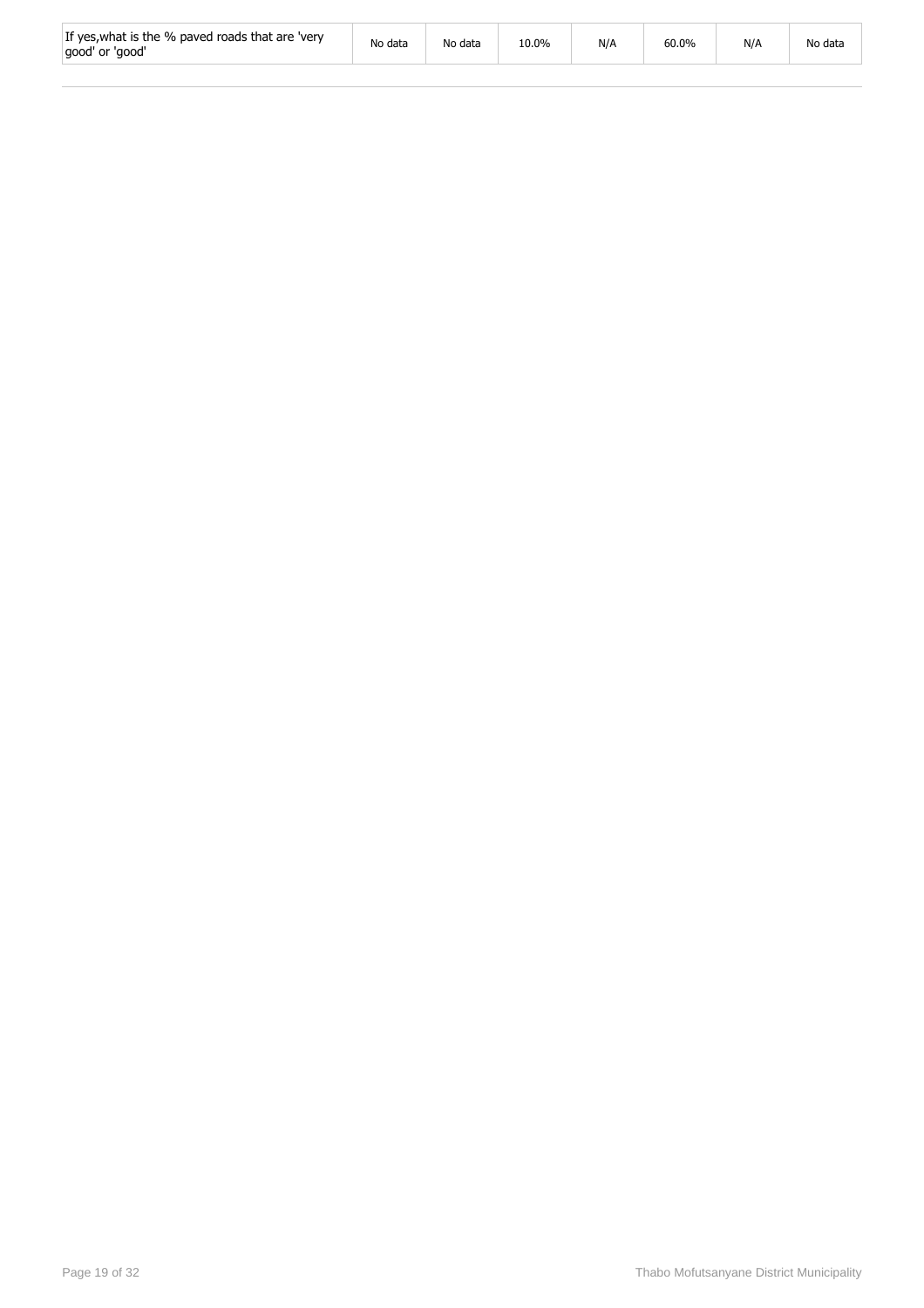# Section 11: Community and Social Services

| Municipality performs this function                                       | Thabo Mofutsanyane | Setsoto   | Dihlabeng | Nketoana  | Maluti a Phofung | Phumelela | Mantsopa   |
|---------------------------------------------------------------------------|--------------------|-----------|-----------|-----------|------------------|-----------|------------|
| Beaches and amusement facilities: Regulation &<br>facilitation            | <b>No</b>          | No        | No        | No        | No               | No        | No         |
| Beaches and amusement facilities: Service<br>provision                    | <b>No</b>          | No        | No        | <b>No</b> | No               | No        | No         |
| Local amenities: Regulation & facilitation                                | No                 | No        | No        | <b>No</b> | Yes              | No        | Yes        |
| Local amenities: Service provision                                        | No                 | No        | Yes       | No        | Yes              | No        | Yes        |
| Local sports facilities: Regulation & facilitation                        | Yes                | Yes       | No        | No        | Yes              | No        | Yes        |
| Local sports facilities: Service provision                                | No.                | No.       | Yes       | No.       | Yes              | No.       | Yes        |
| Municipal parks and recreation: Regulation &<br>facilitation              | No                 | Yes       | No        | No        | Yes              | No        | Yes        |
| Municipal parks and recreation: Service provision                         | No                 | No        | Yes       | <b>No</b> | Yes              | No        | Yes        |
| Public places: Regulation & facilitation                                  | No                 | Yes       | No        | No        | Yes              | No        | Yes        |
| Public places: Service provision                                          | No.                | No        | Yes       | No.       | Yes              | No        | <b>Yes</b> |
| Child care facilities: Regulation & facilitation                          | Yes                | No        | No        | <b>No</b> | <b>No</b>        | No        | <b>No</b>  |
| Child care facilities: Service provision                                  | No                 | No        | No        | <b>No</b> | No               | No        | No         |
| Cemeteries, funeral parlours and crematoria:<br>Regulation & facilitation | Yes                | Yes       | No        | <b>No</b> | Yes              | <b>No</b> | <b>Yes</b> |
| Cemeteries, funeral parlours and crematoria:<br>Service provision         | <b>No</b>          | No        | Yes       | <b>No</b> | Yes              | No        | Yes        |
| Libraries: Regulation & facilitation                                      | <b>No</b>          | <b>No</b> | Yes       | <b>No</b> | Yes              | <b>No</b> | Yes        |
| Libraries: Service provision                                              | No                 | No        | Yes       | <b>No</b> | No               | No        | Yes        |
| Museums: Regulation & facilitation                                        | No                 | No        | No        | No        | No               | No        | No         |
| Museums: Service provision                                                | No                 | No        | No        | No        | No               | No        | No         |

#### Resources

|                                             | فِ<br>ξ<br>Thab<br>E | Setsoto     | Dihlabeng | ā<br>Nketoar | Phofung<br>ā<br>Maluti | Phumelela | Mantsopa    |
|---------------------------------------------|----------------------|-------------|-----------|--------------|------------------------|-----------|-------------|
| Staff per 10,000 population                 | 0.1008               | 7.5854      | 0.0000    | N/A          | No data                | N/A       | 2.7106      |
| Operating Expenditure per 10,000 population | R 98 240             | R 1 274 154 | No data   | N/A          | R 559 365              | No data   | R 1 482 856 |

## Staffing Skills Profile

|                                                                                        | ane<br>у<br>Б<br>Thabo | Setsoto | Dihlabeng | Nketoana | Phofung<br>ā<br>Maluti | Phumelela | Mantsopa |
|----------------------------------------------------------------------------------------|------------------------|---------|-----------|----------|------------------------|-----------|----------|
| Percent of staff that are professional (i.e. have at<br>least an undergraduate degree) | 14.3%                  | 1.3%    | Error     | N/A      | No data                | N/A       | $0.0\%$  |
| Percent of posts vacant                                                                | 42.9%                  | 23.5%   | 100%      | N/A      | 71.4%                  | N/A       | 0.0%     |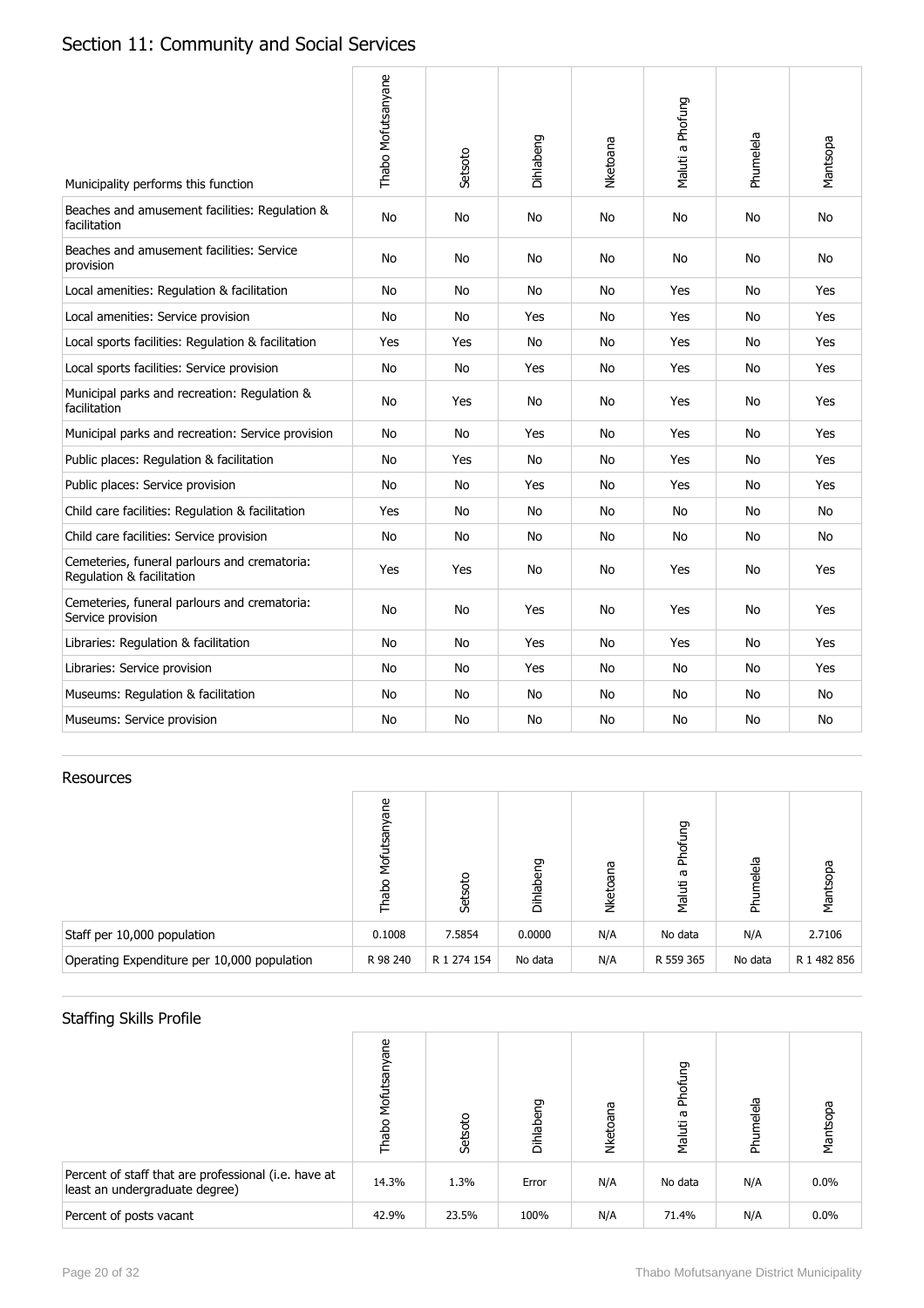|                                                   | ρg<br>ಹ<br>Mofutsa<br>Thabo | Setsoto | Dihlabeng | Nketoana | Phofung<br>G<br>Maluti | Phumelela | Mantsopa |
|---------------------------------------------------|-----------------------------|---------|-----------|----------|------------------------|-----------|----------|
| Number of sports facilities per 10,000 population | 0.00                        | 0.49    | 0.65      | N/A      | 0.52                   | N/A       | 2.54     |
| Total area of all public space                    | $0 \text{ km}2$             | No data | 250 km2   | N/A      | 6 000 km2              | N/A       | 0 km2    |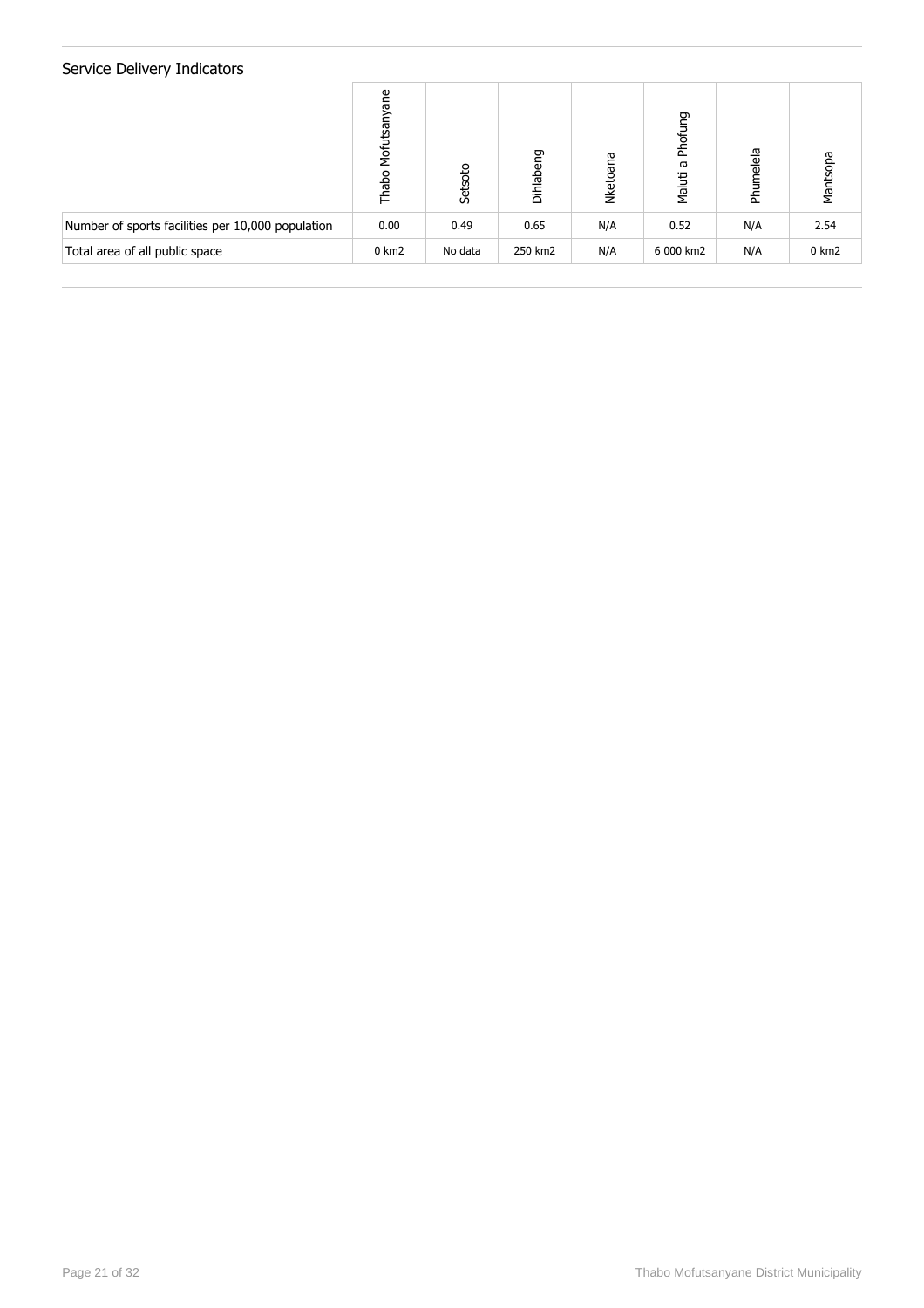# Section 12: Planning and Development

| Municipality performs this function           | Mofutsanyane<br>Thabo | Setsoto | Dihlabeng | Nketoana | Phofung<br>Maluti a | Phumelela | Mantsopa |
|-----------------------------------------------|-----------------------|---------|-----------|----------|---------------------|-----------|----------|
| Municipal planning                            | Yes                   | No      | Yes       | No       | Yes                 | No        | Yes      |
| Building regulations                          | No                    | No      | Yes       | No       | Yes                 | No        | Yes      |
| Land-use management                           | No                    | Yes     | Yes       | No       | Yes                 | No        | Yes      |
| Property development (non-municipal property) | No                    | Yes     | Yes       | No       | No                  | No        | Yes      |

#### Resources

|                                             | ω<br>55<br>λ<br>Σ<br>흠 | Setsoto        | ሮ<br>Dihlabe | ā<br><b>Nketoa</b> | Phofung<br>æ<br>Maluti | melela<br>훈 | Mantsopa       |
|---------------------------------------------|------------------------|----------------|--------------|--------------------|------------------------|-------------|----------------|
| Staff per 10,000 population                 | 0.0288                 | No data        | 0.5532       | No data            | 0.7784                 | No data     | 1.0165         |
| Operating Expenditure per 10,000 population | R <sub>0</sub>         | R <sub>0</sub> | No data      | No data            | R <sub>0</sub>         | No data     | R <sub>0</sub> |

### Staffing Skills Profile

|                                                                                        | Thabo Mofutsanyane | Setsoto     | Dihlabeng | Nketoana | Phofung<br>Maluti a | Phumelela | Mantsopa |
|----------------------------------------------------------------------------------------|--------------------|-------------|-----------|----------|---------------------|-----------|----------|
| Percent of staff that are professional (i.e. have at<br>least an undergraduate degree) | 50.0%              | No data     | 16.7%     | No data  | 23.3%               | No data   | $0.0\%$  |
| Percent of posts vacant                                                                | 60.0%              | 21.1%       | 200.0%    | No data  | 16.7%               | No data   | 25.0%    |
| Number of Registered Planners                                                          | $\bf{0}$           | $\mathbf 0$ | 0         | No data  | $\mathbf{1}$        | No data   | 0        |
| Number of Building Inspectors                                                          | $\bf{0}$           | N/A         | 3         | N/A      | 4                   | N/A       | 1        |
| Number of Registered Planners per 10,000<br>population                                 | 0.00               | 0.00        | 0.00      | No data  | 0.03                | No data   | 0.00     |
| Number of per 10,000 population                                                        | 0.00               | N/A         | 0.28      | N/A      | 0.10                | N/A       | 0.17     |

|                                                                 | Thabo Mofutsanyane | Setsoto   | Dihlabeng | Nketoana | Phofung<br>ā<br>Maluti | Phumelela | Mantsopa |
|-----------------------------------------------------------------|--------------------|-----------|-----------|----------|------------------------|-----------|----------|
| Percent of building plans submitted that were<br>approved in FY | Error              | N/A       | 100%      | N/A      | 100%                   | N/A       | 100%     |
| Average time taken to approve building plans<br>(days)          | $\mathbf 0$        | N/A       | 35        | N/A      | 10                     | N/A       | 3        |
| Does the municipality have approved IDP?                        | Yes                | Yes       | Yes       | No data  | Yes                    | No data   | Yes      |
| Does the municipality have approved SDF?                        | Yes                | <b>No</b> | Yes       | No data  | Yes                    | No data   | Yes      |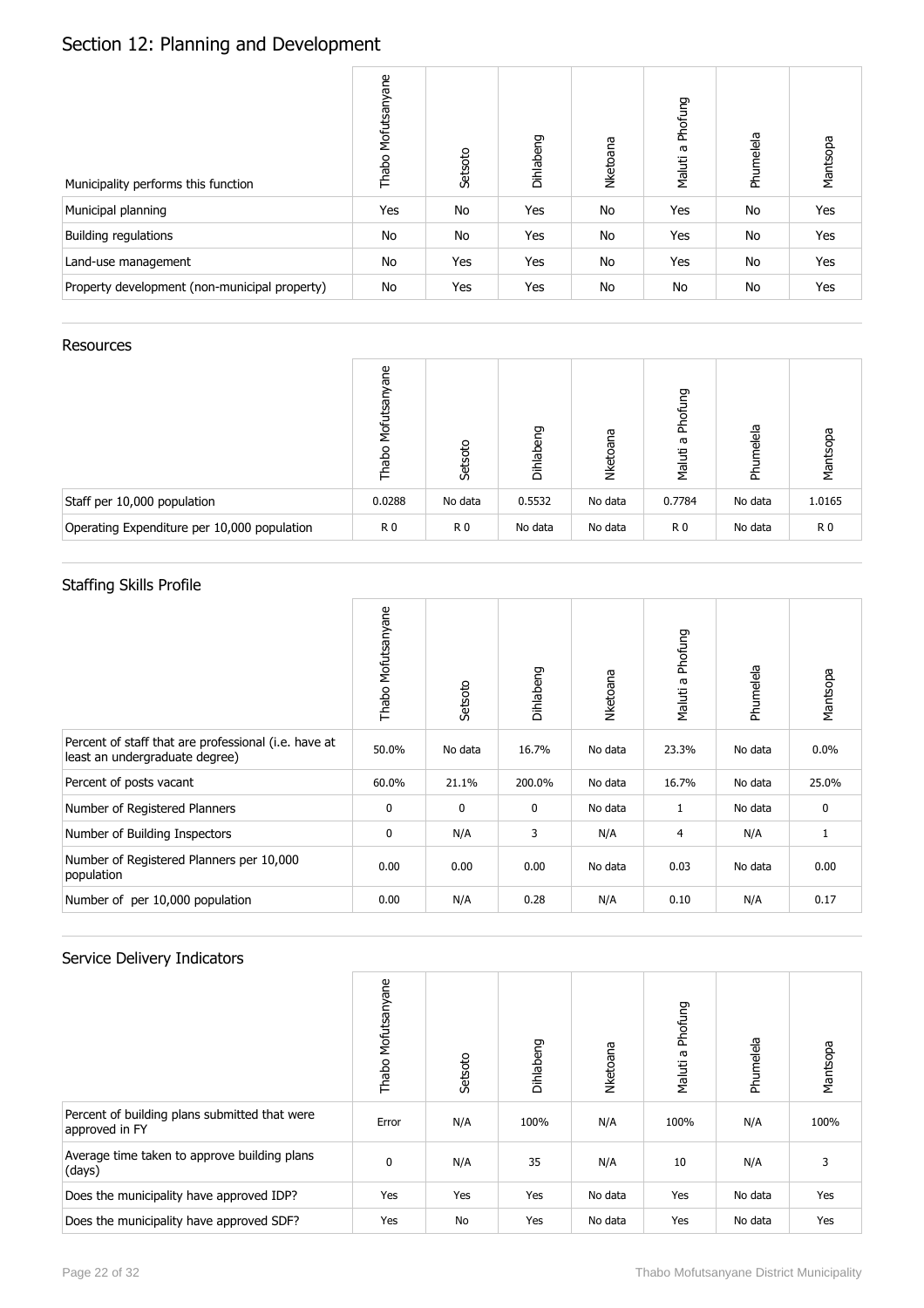# Section 13: Emergency Services

| Municipality performs this function | Mofutsanyane<br>Thabo | Setsoto | Dihlabeng | Nketoana | Phofung<br>Maluti a | Phumelela | Mantsopa |
|-------------------------------------|-----------------------|---------|-----------|----------|---------------------|-----------|----------|
| Fire fighting                       | No                    | Yes     | Yes       | No       | Yes                 | No        | Yes      |
| Rescue services                     | No                    | No      | Yes       | No       | Yes                 | No        | Yes      |
| Disaster management                 | Yes                   | Yes     | Yes       | No       | Yes                 | No        | Yes      |
| Ambulance services                  | No                    | No      | No        | No       | No                  | No        | No       |

#### Resources

|                                             | ω<br>λ<br>Σ<br>흠 | Setsoto  | ዎ<br>Dihlaber | ā<br><b>Nketoa</b> | Phofung<br>æ<br>Maluti | melela<br>훈 | Mantsopa  |
|---------------------------------------------|------------------|----------|---------------|--------------------|------------------------|-------------|-----------|
| Staff per 10,000 population                 | 0.0144           | 0.0972   | 1.5675        | No data            | 2.7243                 | No data     | 0.3388    |
| Operating Expenditure per 10,000 population | R <sub>0</sub>   | R 55 043 | No data       | No data            | R 560 663              | No data     | R 220 743 |

### Staffing Skills Profile

|                                                                                        | Thabo Mofutsanyane | Setsoto      | Dihlabeng    | Nketoana | Maluti a Phofung | Phumelela | Mantsopa       |
|----------------------------------------------------------------------------------------|--------------------|--------------|--------------|----------|------------------|-----------|----------------|
| Percent of staff that are professional (i.e. have at<br>least an undergraduate degree) | 100%               | 0.0%         | 0.0%         | No data  | 1.0%             | No data   | $0.0\%$        |
| Percent of posts vacant                                                                | 50.0%              | 50.0%        | 223.5%       | No data  | 23.8%            | No data   | $0.0\%$        |
| Number of firefighters                                                                 | N/A                | $\mathbf{1}$ | 11           | N/A      | 35               | N/A       | $\overline{2}$ |
| Number of fire trucks and specialised emergency<br>vehicles                            | N/A                | $\mathbf{1}$ | $\mathbf{1}$ | N/A      | $\overline{2}$   | N/A       | $\overline{2}$ |
| Number of fire stations                                                                | N/A                | $\mathbf{1}$ | 1            | N/A      | 2                | N/A       | $\mathbf{1}$   |
| Number of ambulances                                                                   | N/A                | N/A          | N/A          | N/A      | N/A              | N/A       | N/A            |
| Number of firefighters per 10,000 population                                           | N/A                | 0.10         | 1.01         | N/A      | 0.91             | N/A       | 0.34           |
| Number of fire trucks and specialised emergency<br>vehicles per 10,000 population      | N/A                | 0.10         | 0.09         | N/A      | 0.05             | N/A       | 0.34           |
| Number of fire stations per 10,000 population                                          | N/A                | 0.10         | 0.09         | N/A      | 0.05             | N/A       | 0.17           |
| Number of ambulances per 10,000 population                                             | N/A                | N/A          | N/A          | N/A      | N/A              | N/A       | N/A            |

| ۹<br>Mofutsanya<br>Thabo | р<br>Setsot | Dihlabeng | ketoana | ዎ<br>Maluti a Phof | Phumelela | Mantsopa |
|--------------------------|-------------|-----------|---------|--------------------|-----------|----------|
|                          |             |           | z       |                    |           |          |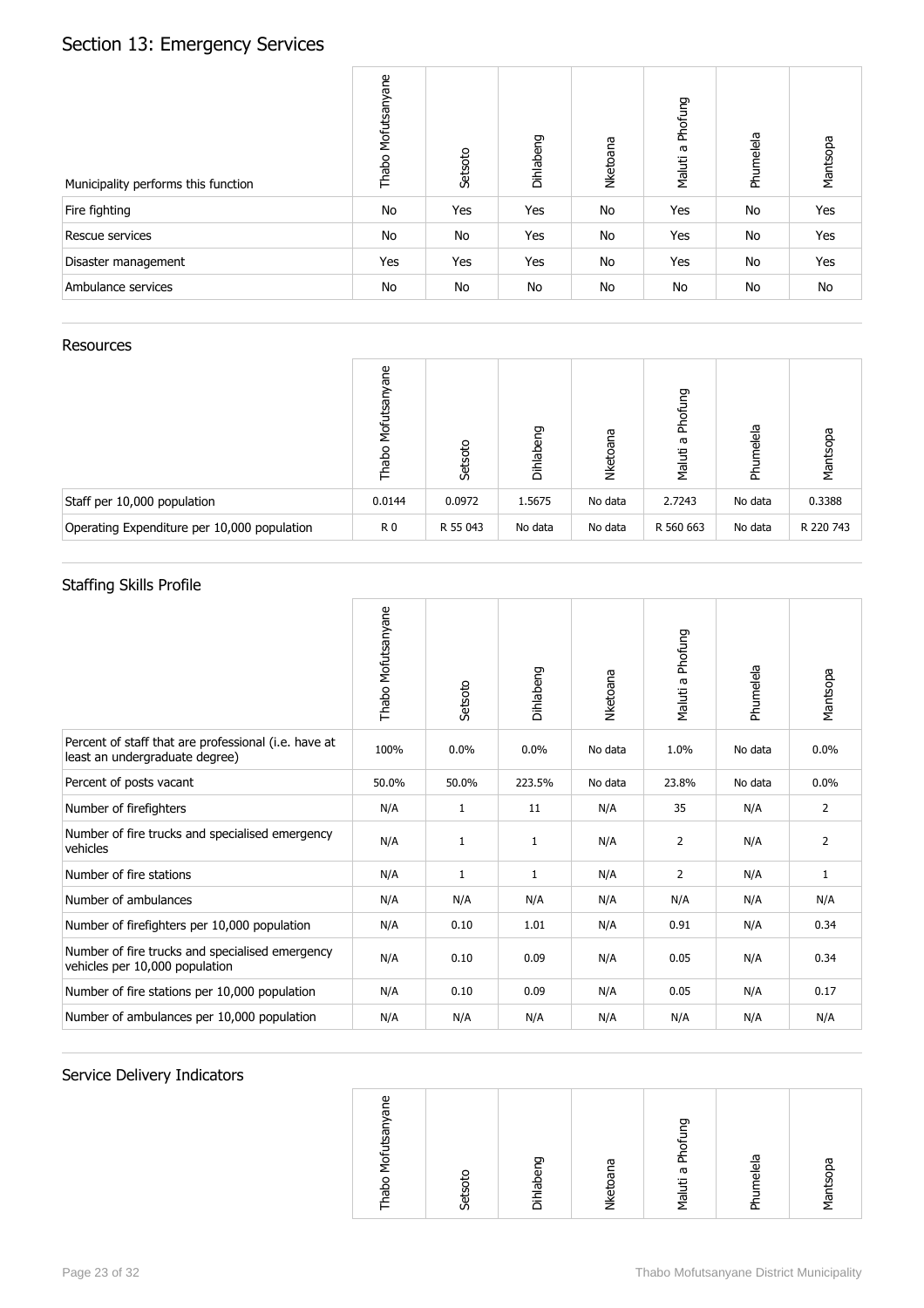| Percent of fire service calls responded to within 7<br>minutes | N/A | 50.0% | 30.0% | N/A | 90.0% | N/A | $0.0\%$ |
|----------------------------------------------------------------|-----|-------|-------|-----|-------|-----|---------|
| Approved Disaster Management Plan                              | Yes | Yes   | No    | N/A | Yes   | N/A | Yes     |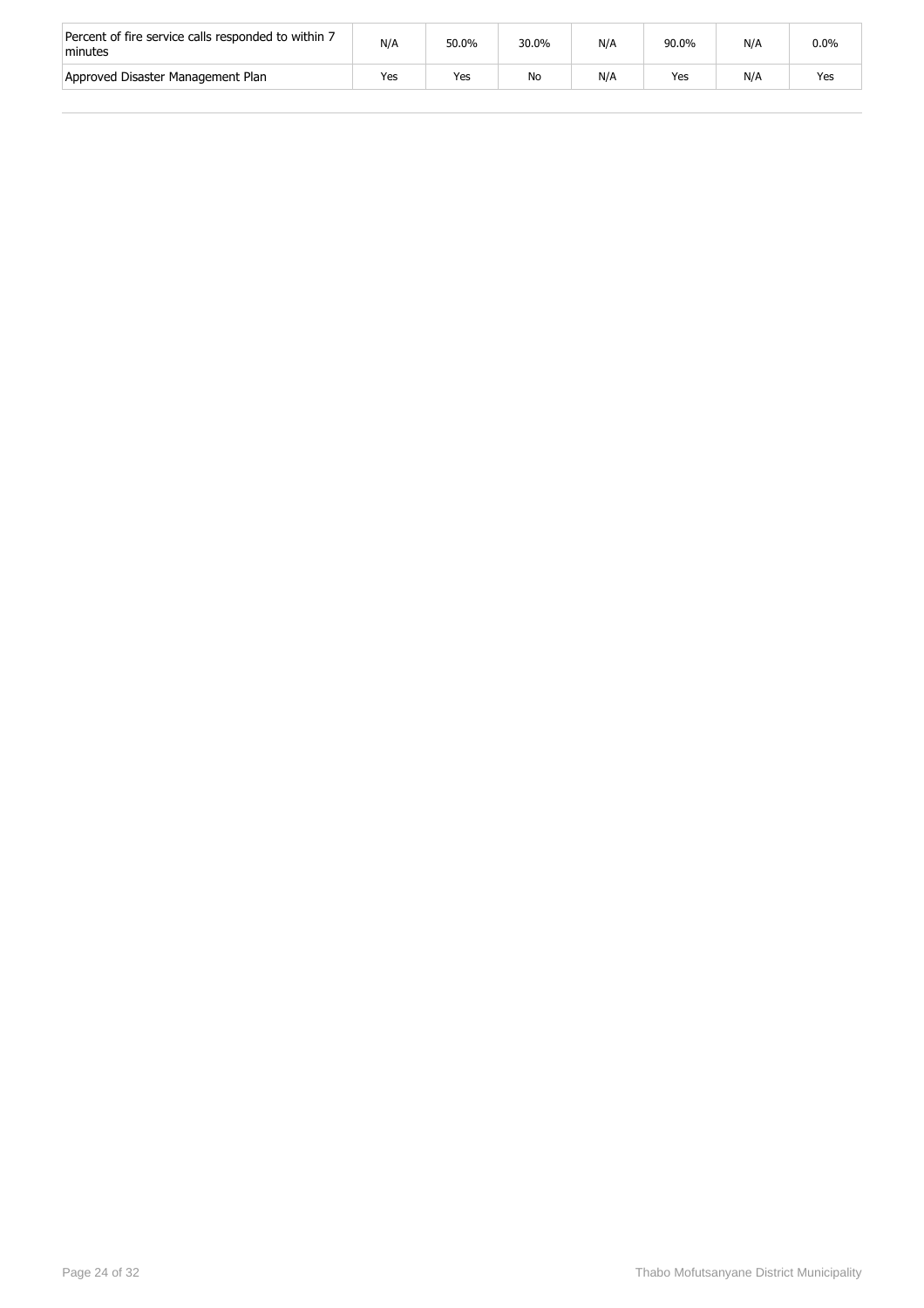## Section 14: Municipal Health

| Municipality performs this function                                                              | Thabo Mofutsanyane | Setsoto   | Dihlabeng | Nketoana  | Maluti a Phofung | Phumelela | Mantsopa |
|--------------------------------------------------------------------------------------------------|--------------------|-----------|-----------|-----------|------------------|-----------|----------|
| Municipal health: Regulation & facilitation                                                      | Yes                | <b>No</b> | <b>No</b> | <b>No</b> | <b>No</b>        | <b>No</b> | Yes      |
| Municipal health: Service provision                                                              | No                 | No        | No        | No        | No               | No        | Yes      |
| Licensing and control of undertakings that sell food<br>to the public: Regulation & facilitation | Yes                | No        | No        | <b>No</b> | <b>No</b>        | No        | Yes      |
| Licensing and control of undertakings that sell food<br>to the public: Service provision         | No                 | No        | No        | <b>No</b> | No               | No        | Yes      |
| Noise pollution: Regulation & facilitation                                                       | Yes                | No        | No        | No        | Yes              | No        | Yes      |
| Noise pollution: Service provision                                                               | No                 | No        | No        | <b>No</b> | Yes              | No        | Yes      |
| Pounds: Regulation & facilitation                                                                | No                 | No        | Yes       | <b>No</b> | Yes              | No        | No       |
| Pounds: Service provision                                                                        | No                 | No        | Yes       | <b>No</b> | Yes              | No        | No       |
| Accommodation, care and burial of animals:<br>Regulation & facilitation                          | Yes                | No        | No        | <b>No</b> | <b>No</b>        | <b>No</b> | No       |
| Accommodation, care and burial of animals: Service<br>provision                                  | No                 | No        | No        | <b>No</b> | No               | No        | No       |
| Licensing of dogs: Regulation & facilitation                                                     | No                 | No        | No        | No        | No               | No        | Yes      |
| Licensing of dogs: Service provision                                                             | No                 | No        | No        | No        | No               | No        | Yes      |

#### Resources

|                                             | Φ<br>Mofutsa<br>Thabo | Setsoto        | Dihlabeng | Nketoana | Phofung<br>æ<br>Maluti | Phumelela | Mantsopa  |
|---------------------------------------------|-----------------------|----------------|-----------|----------|------------------------|-----------|-----------|
| Staff per 10,000 population                 | 0.2160                | N/A            | 0.1844    | No data  | 0.0778                 | No data   | 0.3388    |
| Operating Expenditure per 10,000 population | R <sub>0</sub>        | R <sub>0</sub> | No data   | No data  | R <sub>0</sub>         | No data   | R 298 164 |

## Staffing Skills Profile

|                         | ω<br>ത<br>ශි<br>у<br>Кр<br>Яã | Setsoto | פַ<br>Dihlab | ω<br><b>Nketoa</b> | ng<br>E<br><b>Phofi</b><br>ā<br>Maluti | umelela<br>ᅕ | Mantsopa |
|-------------------------|-------------------------------|---------|--------------|--------------------|----------------------------------------|--------------|----------|
| Percent of posts vacant | 58.3%                         | N/A     | 100%         | No data            | 0.0%                                   | No data      | 100%     |

| Mofutsanyane<br>Thabo | Setsoto | Dihlabeng | ത<br>ēo<br>Nket | ጋ<br>Phofi<br>$\boldsymbol{\varpi}$<br>Maluti | nelela | Mantsopa |
|-----------------------|---------|-----------|-----------------|-----------------------------------------------|--------|----------|
|                       |         |           |                 |                                               | 훈      |          |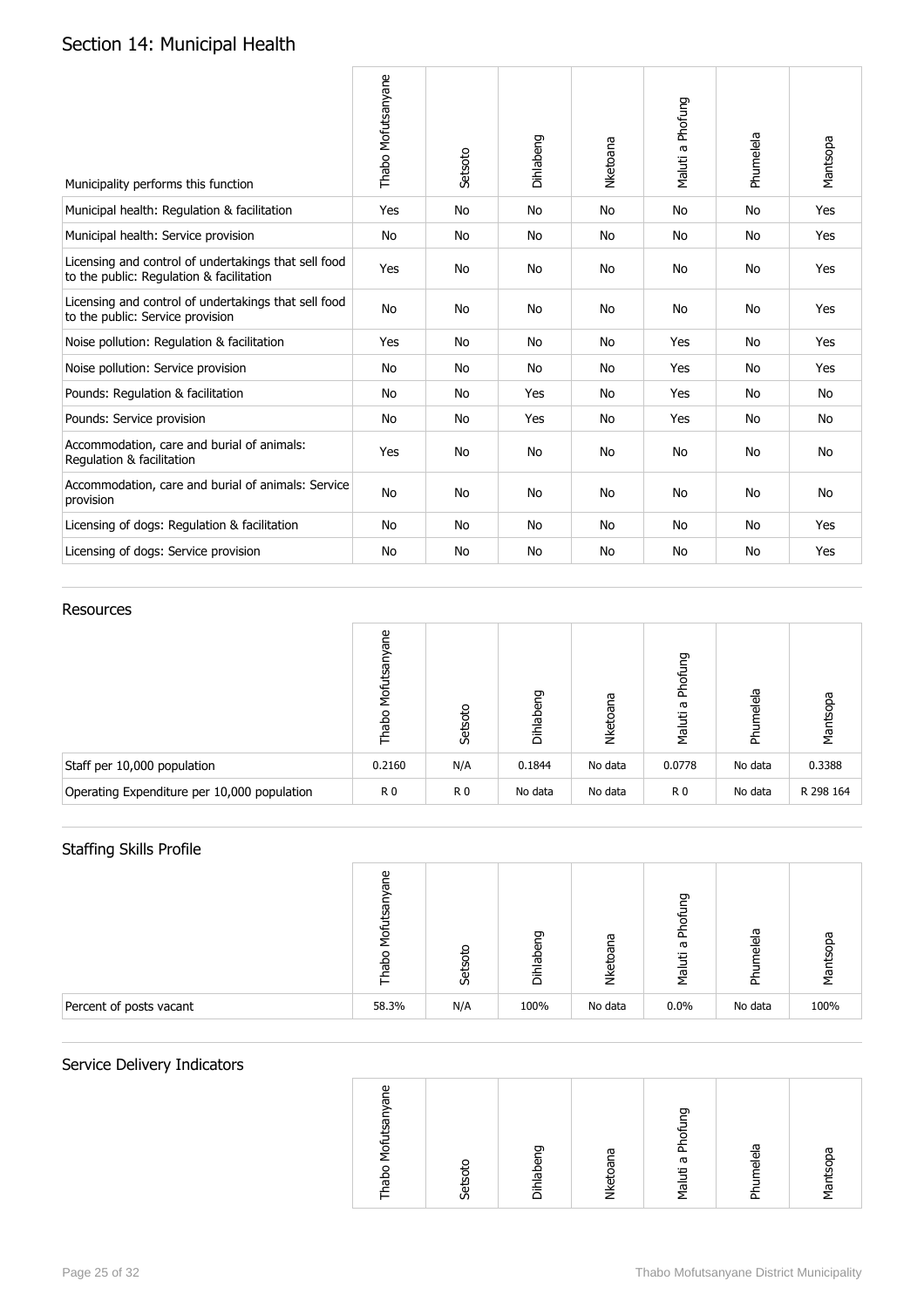| Percent of licensed food handling facilities that<br>were inspected during the FY | 50.0% | N/A | N/A | N/A | N/P | N/ | Error |
|-----------------------------------------------------------------------------------|-------|-----|-----|-----|-----|----|-------|
|-----------------------------------------------------------------------------------|-------|-----|-----|-----|-----|----|-------|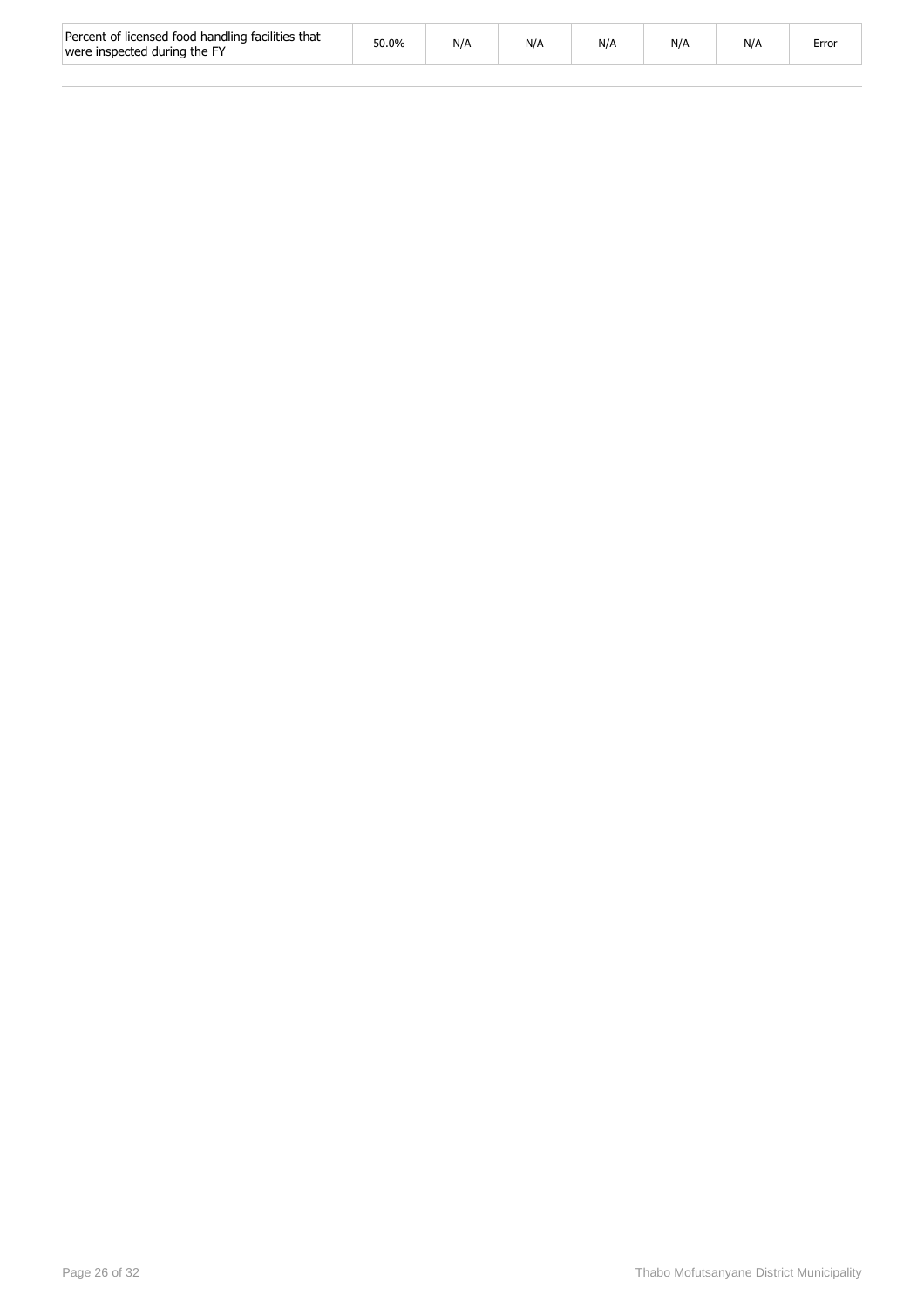## Section 15: Primary Health Care

| Municipality performs this function | Φ<br>ᢛ<br>ies<br>Моfi<br>oqei | Setsoto | 50<br>Dihlaber | ၉၅<br><b>Nketoa</b> | Phofung<br>Б<br>Maluti | Phumelela | Mantsopa |
|-------------------------------------|-------------------------------|---------|----------------|---------------------|------------------------|-----------|----------|
| Primary Health Care                 | No                            | No      | No             | <b>No</b>           | No                     | No        | No       |

#### **Resources**

|                                             | ane<br>Mofutsa<br>oqer | Setsoto | Dihlabeng | ā<br>Nketoar | Phofung<br>Б<br>Maluti | Phumelela | Mantsopa       |
|---------------------------------------------|------------------------|---------|-----------|--------------|------------------------|-----------|----------------|
| Staff per 10,000 population                 | N/A                    | No data | N/A       | No data      | N/A                    | No data   | N/A            |
| Operating Expenditure per 10,000 population | R <sub>0</sub>         | R 1 945 | N/A       | No data      | R <sub>0</sub>         | No data   | R <sub>0</sub> |

## Staffing Skills Profile

|                                                                                        | Mofutsanyane<br>Thabo <sup>1</sup> | Setsoto | Dihlabeng | Nketoana | Phofung<br>Maluti a | Phumelela | Mantsopa |
|----------------------------------------------------------------------------------------|------------------------------------|---------|-----------|----------|---------------------|-----------|----------|
| Percent of staff that are professional (i.e. have at<br>least an undergraduate degree) | N/A                                | No data | N/A       | No data  | N/A                 | No data   | N/A      |
| Percent of posts vacant                                                                | N/A                                | No data | N/A       | No data  | N/A                 | No data   | N/A      |
| Number of Nurses                                                                       | N/A                                | No data | N/A       | No data  | N/A                 | No data   | N/A      |
| Number of Nurses per 10,000 population                                                 | N/A                                | No data | N/A       | No data  | N/A                 | No data   | N/A      |

|                                                                                    | ω<br>Σá<br>응 | Setsoto | Dihlabeng | Nketoana | Phofung<br>ā<br>Maluti | umelela<br>훈 | pa<br>Mant |
|------------------------------------------------------------------------------------|--------------|---------|-----------|----------|------------------------|--------------|------------|
| Number of community health care centres and<br>clinics managed by the municipality | N/A          | N/A     | N/A       | N/A      | N/A                    | N/A          | N/A        |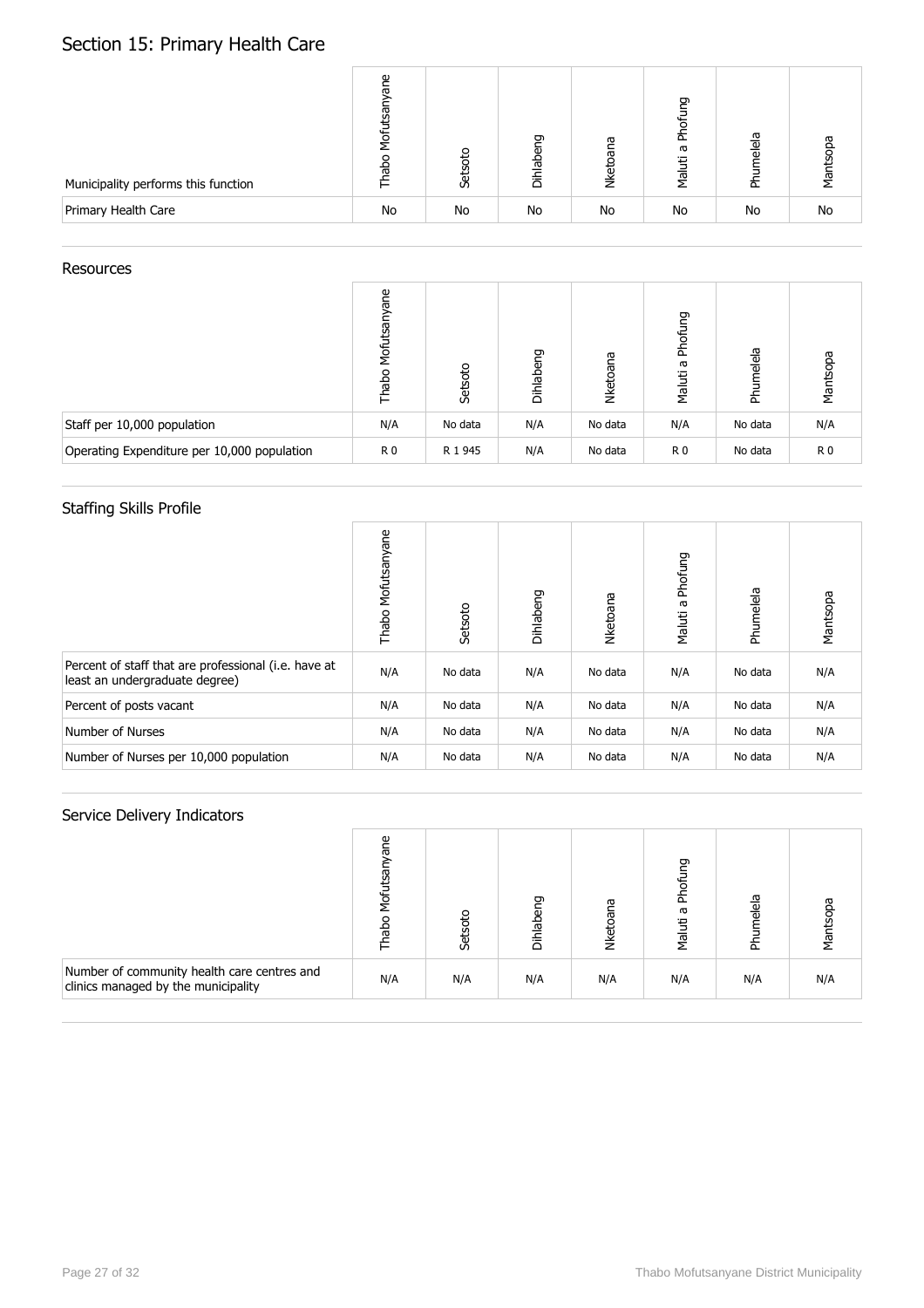# Section 16: Environmental Management

| Municipality performs this function | Mofutsanyane<br>Thabo | Setsoto | Dihlabeng | Nketoana  | Phofung<br>Maluti a | Phumelela | Mantsopa |
|-------------------------------------|-----------------------|---------|-----------|-----------|---------------------|-----------|----------|
| Environmental planning              | <b>No</b>             | No      | Yes       | <b>No</b> | No                  | No        | No       |
| Bio-diversity management            | <b>No</b>             | No      | No        | <b>No</b> | No                  | No        | No       |
| Climate change interventions        | No                    | No      | No        | No        | No                  | No        | No       |
| Alternative energy planning         | No                    | No      | No        | <b>No</b> | No                  | No        | No       |
| Air pollution                       | Yes                   | No      | No        | No        | No                  | No        | No       |

#### **Resources**

|                                             | ane<br>Mofutsa<br>Thabo | Setsoto        | Dihlabeng | ā<br><b>Nketoa</b> | Phofung<br>ω<br>Maluti | Phumelela | Mantsopa       |
|---------------------------------------------|-------------------------|----------------|-----------|--------------------|------------------------|-----------|----------------|
| Staff per 10,000 population                 | 0.0144                  | No data        | 0.0922    | No data            | N/A                    | No data   | N/A            |
| Operating Expenditure per 10,000 population | R <sub>0</sub>          | R <sub>0</sub> | No data   | No data            | R <sub>0</sub>         | No data   | R <sub>0</sub> |

## Staffing Skills Profile

|                                                                                        | ane<br>Mofutsar<br>Thabo | Setsoto | Dihlabeng | Nketoana | Phofung<br>ā<br>Maluti | Phumelela | Mantsopa |
|----------------------------------------------------------------------------------------|--------------------------|---------|-----------|----------|------------------------|-----------|----------|
| Percent of staff that are professional (i.e. have at<br>least an undergraduate degree) | $0.0\%$                  | No data | $0.0\%$   | No data  | N/A                    | No data   | N/A      |
| Percent of posts vacant                                                                | $0.0\%$                  | No data | Error     | No data  | N/A                    | No data   | N/A      |

|                                              | Mofutsanyane<br>Thabo | Setsoto | Dihlabeng | Nketoana | Phofung<br>Maluti a | Phumelela | Mantsopa |
|----------------------------------------------|-----------------------|---------|-----------|----------|---------------------|-----------|----------|
| Does the municipality have by-laws in place? | No                    | No data | Yes       | No data  | N/A                 | No data   | N/A      |
| Self-assessment of enforcement of by-laws?   | No data               | No data | Good      | No data  | N/A                 | No data   | N/A      |
| Approved Environmetal Management Plan        | N/A                   | N/A     | Yes       | N/A      | N/A                 | N/A       | N/A      |
| Number of air quality monitoring stations    | 0                     | N/A     | N/A       | N/A      | N/A                 | N/A       | N/A      |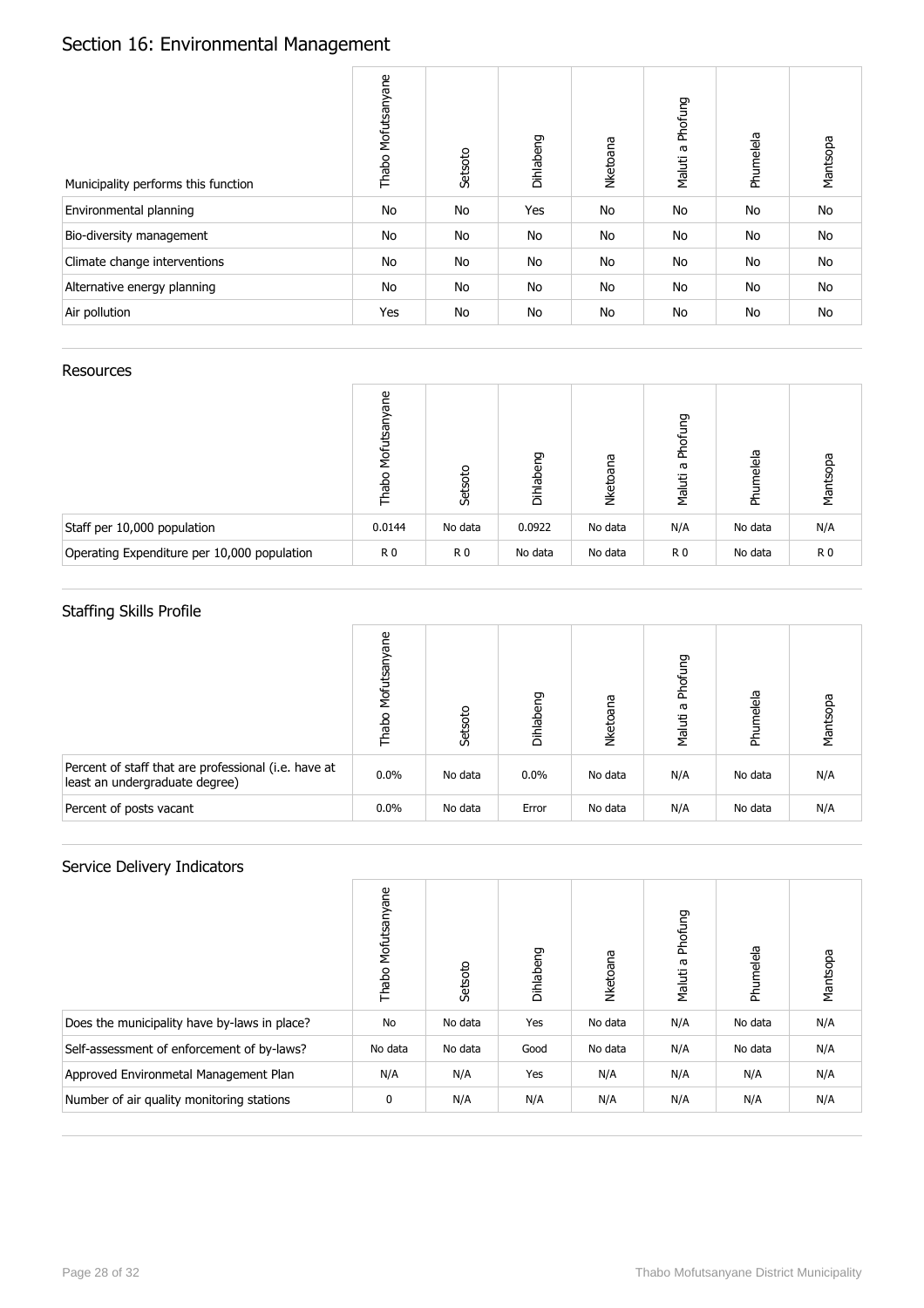# Section 17: Economic Development

| Municipality performs this function                                                         | Thabo Mofutsanyane | Setsoto   | Dihlabeng | Nketoana  | Maluti a Phofung | Phumelela | Mantsopa |
|---------------------------------------------------------------------------------------------|--------------------|-----------|-----------|-----------|------------------|-----------|----------|
| Local tourism: Regulation & facilitation                                                    | Yes                | No        | Yes       | <b>No</b> | Yes              | <b>No</b> | Yes      |
| Local tourism: Service provision                                                            | No                 | Yes       | Yes       | No        | Yes              | No        | Yes      |
| Markets: Regulation & facilitation                                                          | No                 | No        | No        | No        | No               | No        | No       |
| Markets: Service provision                                                                  | No                 | Yes       | No        | No        | No               | No        | No       |
| Abattoirs: Regulation & facilitation                                                        | No                 | No        | No        | No        | Yes              | No        | No       |
| Abattoirs: Service provision                                                                | No                 | No        | No        | No        | No               | No        | No       |
| Trading regulations: Regulation & facilitation                                              | No                 | <b>No</b> | Yes       | No        | <b>No</b>        | No        | Yes      |
| Trading regulations: Service provision                                                      | No                 | Yes       | Yes       | No        | No               | No        | Yes      |
| Street trading: Regulation & facilitation                                                   | No                 | No        | Yes       | No        | No               | No        | Yes      |
| Street trading: Service provision                                                           | <b>No</b>          | Yes       | Yes       | <b>No</b> | <b>No</b>        | <b>No</b> | Yes      |
| Billboards and the display of advertisements in<br>public places: Regulation & facilitation | No                 | No        | No        | <b>No</b> | Yes              | No        | Yes      |
| Billboards and the display of advertisements in<br>public places: Service provision         | No                 | Yes       | Yes       | No        | Yes              | No        | Yes      |
| Fences and fences: Regulation & facilitation                                                | <b>No</b>          | No        | No        | No        | No               | No        | Yes      |
| Fences and fences: Service provision                                                        | No                 | No        | No        | <b>No</b> | No               | No        | Yes      |
| Control of undertakings that sell liquor to the<br>public: Regulation & facilitation        | <b>No</b>          | No        | No        | <b>No</b> | No               | No        | Yes      |
| Control of undertakings that sell liquor to the<br>public: Service provision                | <b>No</b>          | No        | No        | <b>No</b> | <b>No</b>        | No        | Yes      |
| Local economic development: Regulation &<br>facilitation                                    | Yes                | No        | Yes       | <b>No</b> | Yes              | No        | Yes      |
| Local economic development: Service provision                                               | No                 | Yes       | Yes       | No        | No               | No        | Yes      |

#### Resources

|                                             | ane<br>ξ<br>oqet | Setsoto | Dihlabeng | ā<br>Nketoa | Phofung<br>ā<br>Maluti | Phumelela | Mantsopa  |
|---------------------------------------------|------------------|---------|-----------|-------------|------------------------|-----------|-----------|
| Staff per 10,000 population                 | 0.0576           | 0.1945  | 0.5532    | No data     | 0.1038                 | No data   | 0.5082    |
| Operating Expenditure per 10,000 population | R 83 737         | R 97    | No data   | No data     | R 367 315              | No data   | R 456 394 |

## Staffing Skills Profile

|                                                                                        | ane<br>Mofi<br>Thabo | Setsoto | Dihlabeng | Nketoana | Phofung<br>ā<br>Maluti | Phumelela | Mantsopa |
|----------------------------------------------------------------------------------------|----------------------|---------|-----------|----------|------------------------|-----------|----------|
| Percent of staff that are professional (i.e. have at<br>least an undergraduate degree) | 75.0%                | $0.0\%$ | 83.3%     | No data  | $0.0\%$                | No data   | $0.0\%$  |
| Percent of posts vacant                                                                | 42.9%                | 33.3%   | 100%      | No data  | 50.0%                  | No data   | $0.0\%$  |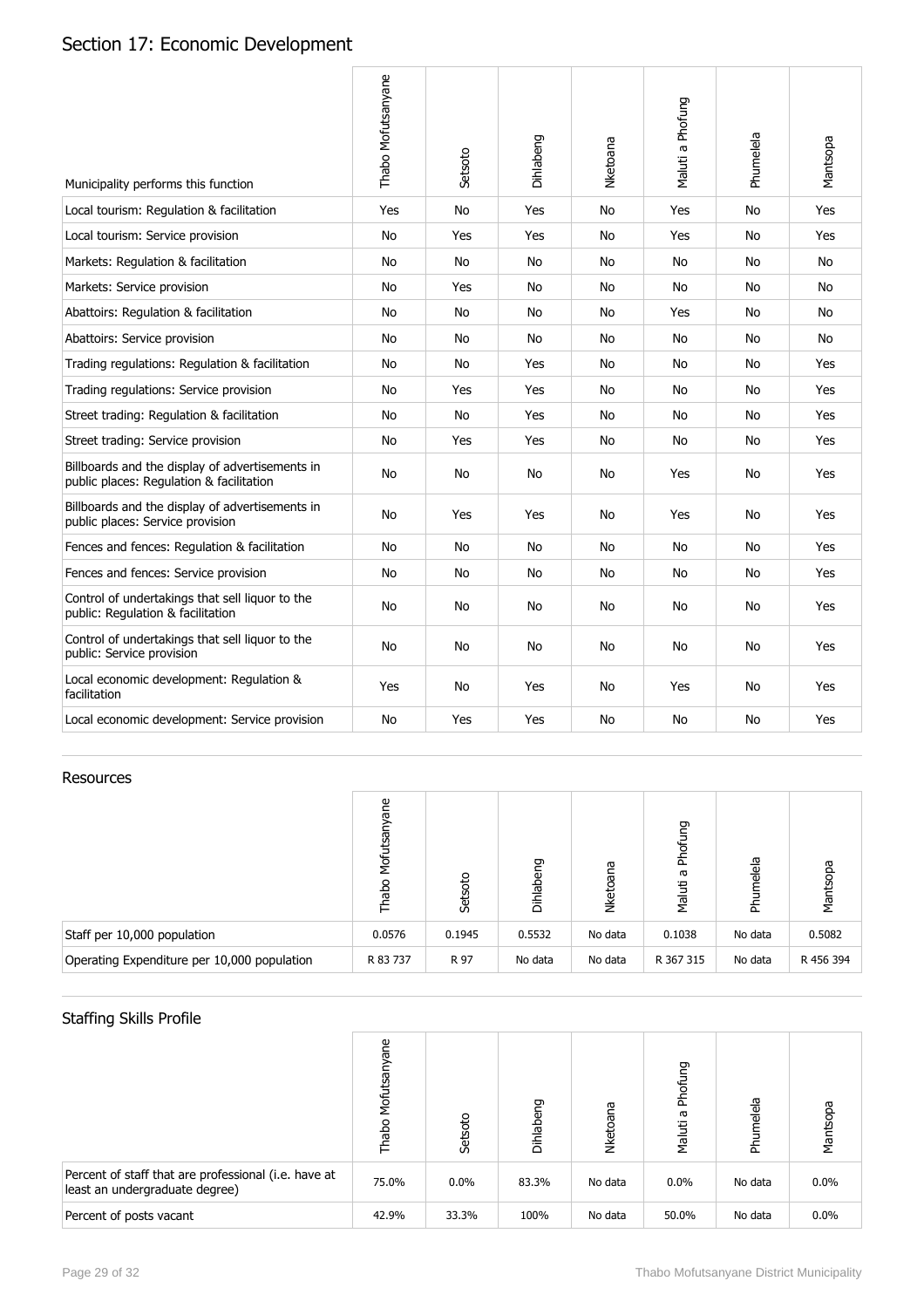|                                              | ane<br>Mofutsa<br>Thabo | Setsoto   | Dihlabeng | Nketoana | Phofung<br>Б<br>Maluti | Phumelela | Mantsopa |
|----------------------------------------------|-------------------------|-----------|-----------|----------|------------------------|-----------|----------|
| Does the municipality have by-laws in place? | No                      | Yes       | Yes       | No data  | No                     | No data   | No       |
| Self-assessment of enforcement of by-laws?   | No data                 | Very poor | Good      | No data  | No data                | No data   | No data  |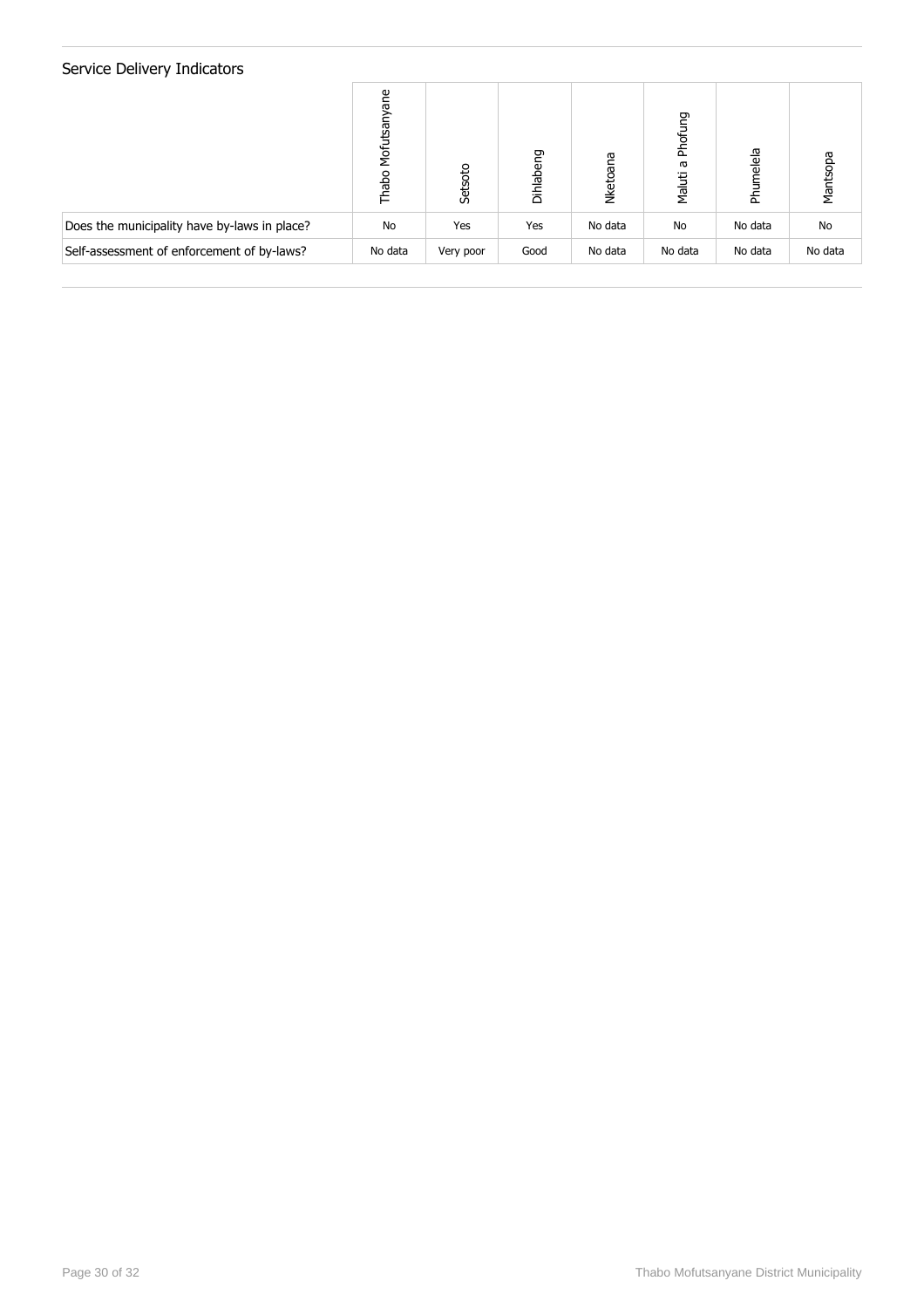# Section 18: Housing

| Municipality performs this function                              | Mofutsanyane<br>Thabo | Setsoto | Dihlabeng | Nketoana  | Phofung<br>Maluti a | Phumelela | Mantsopa |
|------------------------------------------------------------------|-----------------------|---------|-----------|-----------|---------------------|-----------|----------|
| Housing facilitation (managing developers, housing<br>lists etc) | No                    | Yes     | Yes       | <b>No</b> | No                  | No        | Yes      |
| Acting as developer of housing                                   | No                    | Yes     | Yes       | <b>No</b> | No                  | No        | No       |
| Landlord (owning and managing housing stock)                     | No                    | Yes     | Yes       | <b>No</b> | No                  | No        | Yes      |

#### Resources

|                                             | Φ<br>త్వే<br>ξ<br>Thabo | Setsoto   | Dihlabeng | ā<br>Nketoa | Phofung<br>ā<br>Maluti | umelela<br>훈 | Mantsopa  |
|---------------------------------------------|-------------------------|-----------|-----------|-------------|------------------------|--------------|-----------|
| Staff per 10,000 population                 | N/A                     | No data   | 0.1844    | No data     | N/A                    | No data      | 1.0165    |
| Operating Expenditure per 10,000 population | R <sub>0</sub>          | R 311 585 | No data   | No data     | R 139 952              | No data      | R 192 790 |

## Staffing Skills Profile

|                                                                                        | ane<br>Mofutsa<br>Thabo | Setsoto | Dihlabeng | Nketoana | Phofung<br>Б<br>Maluti | Phumelela | Mantsopa |
|----------------------------------------------------------------------------------------|-------------------------|---------|-----------|----------|------------------------|-----------|----------|
| Percent of staff that are professional (i.e. have at<br>least an undergraduate degree) | N/A                     | No data | 50.0%     | No data  | N/A                    | No data   | $0.0\%$  |
| Percent of posts vacant                                                                | N/A                     | 21.1%   | $0.0\%$   | No data  | N/A                    | No data   | 33.3%    |

|                                                                                                                    | Thabo Mofutsanyane | Setsoto   | Dihlabeng | Nketoana | Phofung<br>Maluti a | Phumelela | Mantsopa |
|--------------------------------------------------------------------------------------------------------------------|--------------------|-----------|-----------|----------|---------------------|-----------|----------|
| Appoved housing plan in place?                                                                                     | N/A                | <b>No</b> | Yes       | N/A      | N/A                 | N/A       | Yes      |
| Estimated servicing backlog (percent of people who<br>do not have access to a formal serviced site                 | N/A                | No data   | 57.0%     | N/A      | N/A                 | N/A       | $0.0\%$  |
| Estimated housing top-structure backlog (percent<br>of people who do not have access to a formal top<br>structure) | N/A                | No data   | 60.0%     | N/A      | N/A                 | N/A       | 20.0%    |
| Number of serviced sites handed over to low<br>income beneficiaries in FY                                          | N/A                | No data   | 40        | N/A      | N/A                 | N/A       | 422      |
| Number of top structure handed over to low<br>income beneficiaries in FY                                           | N/A                | No data   | 35        | N/A      | N/A                 | N/A       | 300      |